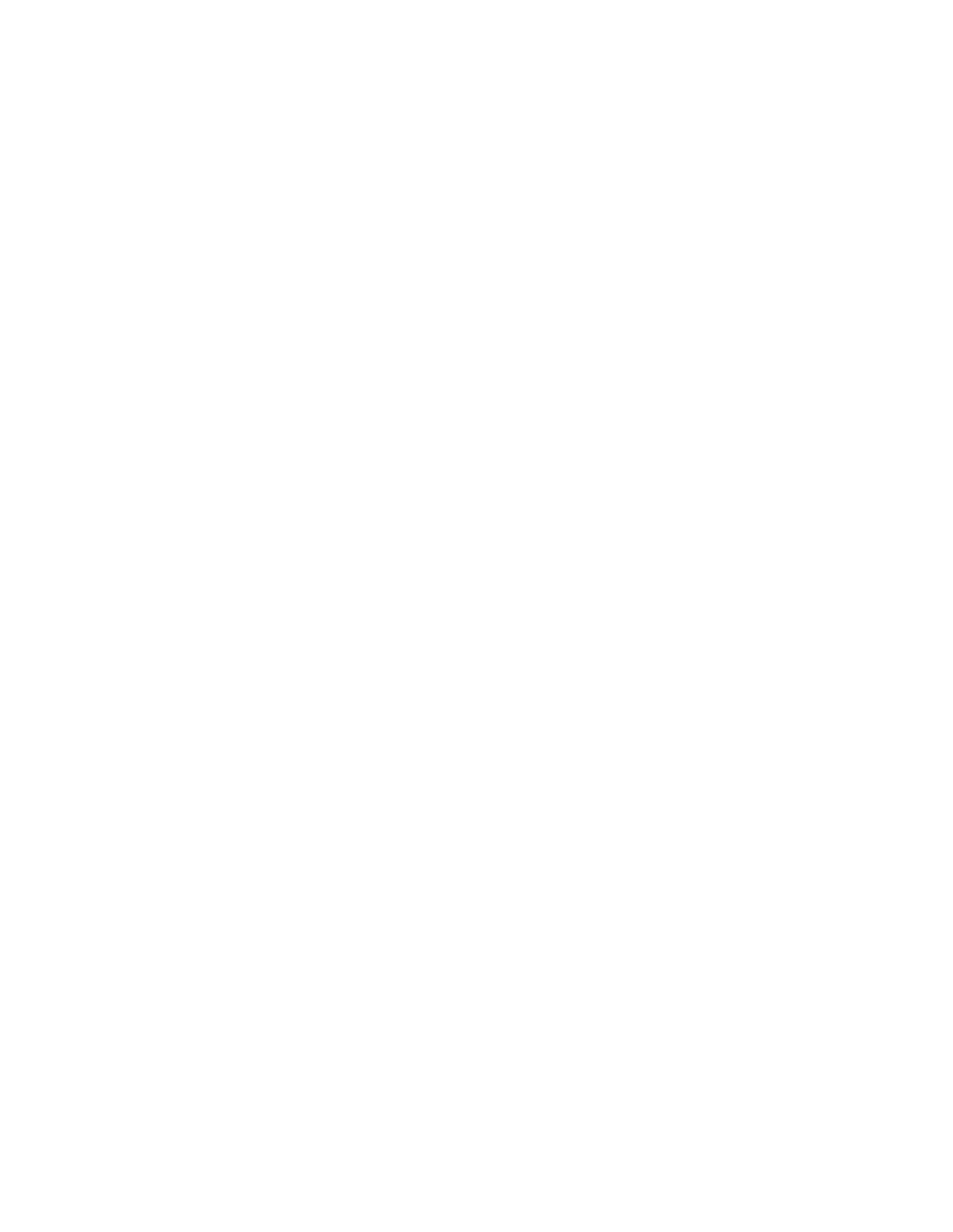# *The Independent Budget*

# **for the Department of Veterans Affairs**



*Budget Recommendations for FY 2017 and FY 2018*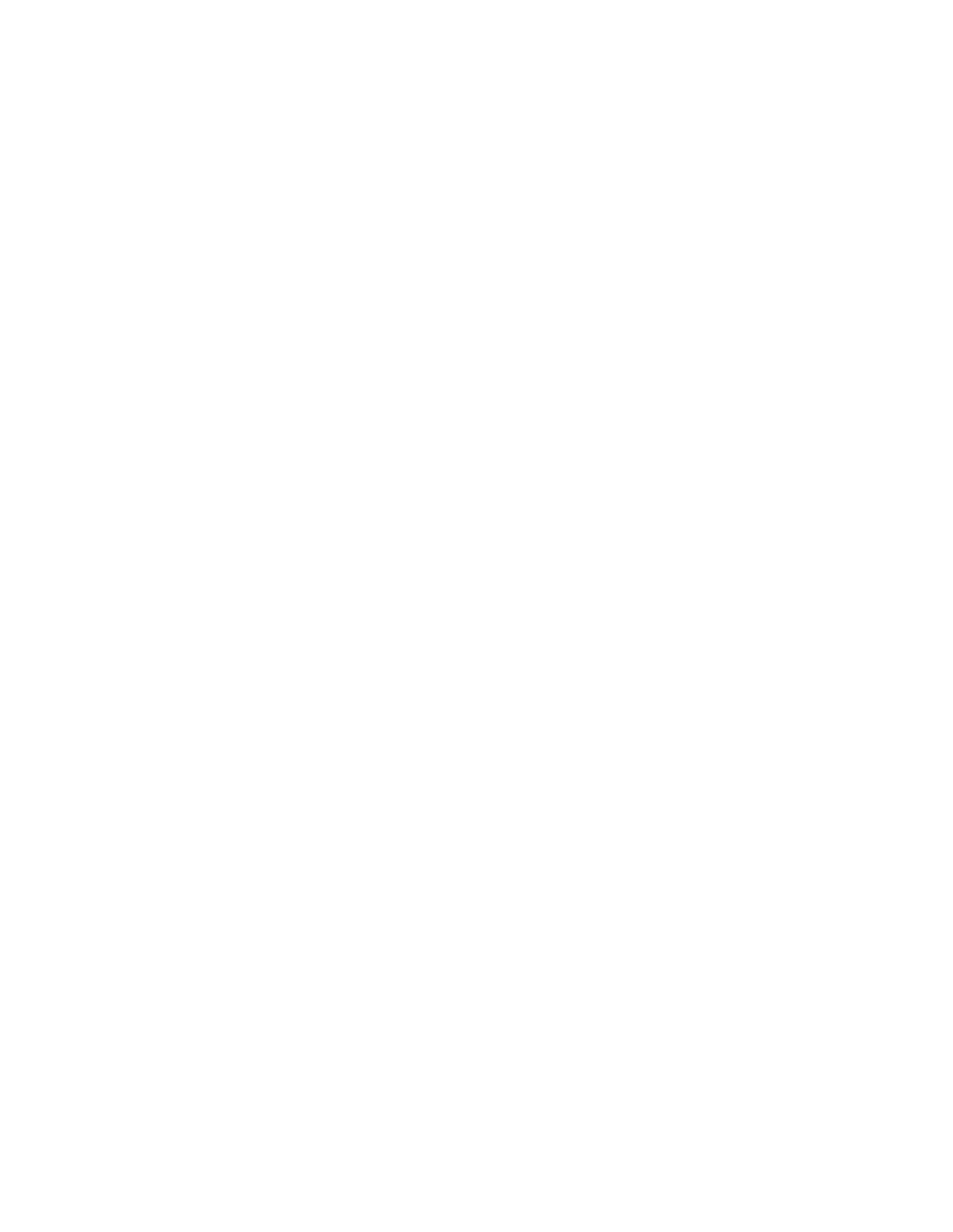# **Introduction**

For 30 years, the co-authors of *The Independent Budget*—DAV (Disabled American Veterans), Paralyzed Veterans of America (PVA), and Veterans of Foreign Wars (VFW)—have presented our budget and policy recommendations to Congress and the Administration. Our recommendations are meant to inform Congress and the Administration of the needs of our members and all veterans and to offer substantive solutions to address the many health care and benefits challenges they face. This budget report serves as our benchmark for properly funding the Department of Veterans Affairs (VA) to ensure the delivery of timely, quality health care and accurate and appropriate benefits.

*The Independent Budget* veterans' service organizations (IBVSOs) recognize that Congress and the Administration continue to face immense pressure to reduce federal spending. However, we believe that the ever-growing demand for health care and benefits services provided by the VA certainly validates the continued need for sufficient funding. We understand that VA has fared better than most federal agencies in budget proposals and appropriations.

In the past couple of years, as many federal agencies have faced reductions in funding, the Administration has continued to request increases to discretionary funding for VA. At the same time, Congress has continued to provide increases in appropriations dollars. However, the serious access problems in the health care system identified in 2014 and the continued pressure being placed on the claims processing system raise serious questions about the resources being provided and how VA chooses to spend these resources. In fact, Deputy Secretary Gibson affirmed on multiple occasions that for too long VA has been "managing to budget, not to need." This is an unacceptable practice for an agency charged with meeting the needs of veterans who have served and sacrificed.

The IBVSOs are jointly releasing this stand-alone report that focuses solely on the budget of VA and our projections for the VA's funding needs across all programs. This report is not meant to suggest that these are the absolute correct answers for funding these services. However, in submitting our recommendations the IBVSOs are attempting to produce an honest assessment of need that is not subject to the politics of federal budget development and negotiations that inevitably have led to continuous funding deficits.

Our recommendations include funding for all discretionary programs for FY 2017 as well as advance appropriations recommendations for medical care accounts for FY 2018. Our recommendations reflect our concerns with obtaining adequate funding levels for the VA in light of the massive shortfall that the VA faced last summer. It affirms the need for added emphasis on properly staffing the health care system and building capacity, particularly in the spinal cord injury system of care that serves the largest single inpatient population of veterans. We hope that the House and Senate Committees on Veterans' Affairs as well as the Military Construction and Veterans' Affairs Appropriations Subcommittees will be guided by these estimates in making their decisions to ensure sufficient, timely, and predictable funding for VA.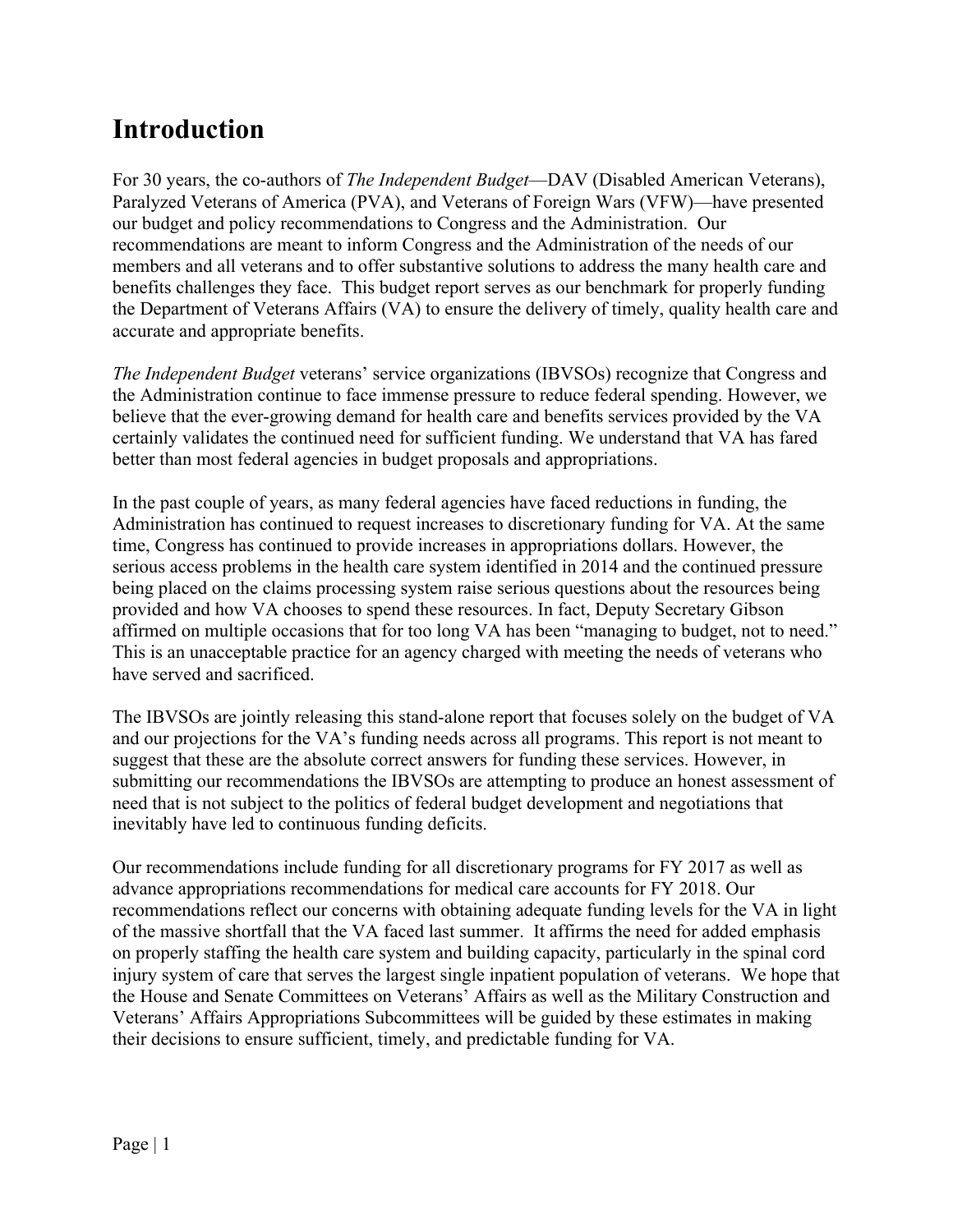# **VA Accounts for FY 2017 and FY 2018 Advance Appropriations**

|                                                                            | FY 2016<br>Appropriation | FY 2017<br><b>Advance</b><br><b>Approps</b> | FY 2017<br>Admin<br><b>Revised</b> | FY 2017<br><b>IB</b> | FY 2018<br><b>Advance</b><br><b>Approps</b> | <b>FY2018 IB</b><br>Advance<br><b>Approps</b> |
|----------------------------------------------------------------------------|--------------------------|---------------------------------------------|------------------------------------|----------------------|---------------------------------------------|-----------------------------------------------|
| <b>Veterans Health Administration (VHA)</b>                                |                          |                                             |                                    |                      |                                             |                                               |
| <b>Medical Services</b>                                                    | 49,972,360               | 51,673,000                                  | 45,505,812                         | 60,868,757           | 44,886,554                                  | 64,032,909                                    |
| Medical Community Care                                                     |                          |                                             | 7,246,181                          |                      | 9,409,118                                   |                                               |
| Choice Program**                                                           | 5,643,953                |                                             | 5,673,190                          |                      |                                             |                                               |
| <b>Subtotal Medical Services</b>                                           | 55,616,313               | 51,673,000                                  | 58,425,183                         | 60,868,757           | 54,295,672                                  | 64,032,909                                    |
| Medical Support and Compliance                                             | 6,144,000                | 6,524,000                                   | 6,524,000                          | 6,222,894            | 6,654,480                                   | 6,314,266                                     |
| <b>Medical Facilities</b>                                                  | 5,020,132                | 5,074,000                                   | 5,723,000                          | 5,742,036            | 5,434,880                                   | 6,683,603                                     |
| <b>Subtotal Medical Care, Discretionary</b>                                | 66,780,445               | 63,271,000                                  | 70,672,183                         | 72,833,687           | 66,385,032                                  | 77,030,778                                    |
| <b>Medical Care Collections</b>                                            | 3,515,171                | 3,299,954                                   | 3,558,307                          |                      | 3,627,255                                   |                                               |
| <b>Total, Medical Care Budget Authority</b>                                | 70,295,616               | 66,570,954                                  | 74,230,490                         | 72,833,687           | 70,012,287                                  | 77,030,778                                    |
| <i>(including Collections)</i>                                             |                          |                                             |                                    |                      |                                             |                                               |
|                                                                            |                          |                                             |                                    |                      |                                             |                                               |
| Medical and Prosthetic Research                                            | 630,735                  |                                             | 663,366                            | 665,000              |                                             |                                               |
| Millions Veterans Program                                                  |                          |                                             |                                    | 75,000               |                                             |                                               |
|                                                                            |                          |                                             |                                    |                      |                                             |                                               |
| <b>Total, Veterans Health Administration</b>                               | 70,926,351               | 66,570,954                                  | 74,893,856                         | 73,573,687           |                                             |                                               |
|                                                                            |                          |                                             |                                    |                      |                                             |                                               |
| <b>General Operating Expenses (GOE)</b>                                    |                          |                                             |                                    |                      |                                             |                                               |
| Veterans Benefits Administration                                           | 2,707,734                |                                             | 2,826,160                          | 3,056,353            |                                             |                                               |
| General Administration                                                     | 336,659                  |                                             | 417,959                            | 345,623              |                                             |                                               |
| Board of Veterans Appeals                                                  | 109,884                  |                                             | 156,096                            | 134,150              |                                             |                                               |
| <b>Total, GOE</b>                                                          | 3,154,277                |                                             | 3,400,215                          | 3,536,126            |                                             |                                               |
|                                                                            |                          |                                             |                                    |                      |                                             |                                               |
| <b>Departmental Admin/ Misc. Programs</b><br><b>Information Technology</b> | 4,133,363                |                                             | 4,278,259                          | 4,209,053            |                                             |                                               |
|                                                                            |                          |                                             |                                    |                      |                                             |                                               |
| National Cemetery Administration                                           | 271,220                  |                                             | 286,193                            | 274,942              |                                             |                                               |
| Office of Inspector General                                                | 136,766                  |                                             | 160,106                            | 138,440              |                                             |                                               |
|                                                                            |                          |                                             |                                    |                      |                                             |                                               |
| Total, Dept. Admin/ Misc. Programs                                         | 4,541,349                |                                             | 4,724,558                          | 4,622,435            |                                             |                                               |
|                                                                            |                          |                                             |                                    |                      |                                             |                                               |
| <b>Construction Programs</b><br>Construction, Major                        | 1,243,800                |                                             |                                    | 1,500,000            |                                             |                                               |
|                                                                            |                          |                                             | 528,110                            |                      |                                             |                                               |
| Construction, Minor<br>Grants for State Extended Care Facilities           | 406,200<br>120,000       |                                             | 372,069<br>80,000                  | 749,000<br>200,000   |                                             |                                               |
| <b>Grants for State Vets Cemeteries</b>                                    | 46,000                   |                                             | 45,000                             | 52,000               |                                             |                                               |
|                                                                            |                          |                                             |                                    |                      |                                             |                                               |
| <b>Total, Construction Programs</b>                                        | 1,816,000                |                                             | 1,025,179                          | 2,501,000            |                                             |                                               |
| Other Discretionary                                                        | 166,090                  |                                             | 201,000                            | 168,000              |                                             |                                               |
| Rescission to Joint Incentive Fund                                         | $-30,000$                |                                             |                                    |                      |                                             |                                               |
|                                                                            |                          |                                             |                                    |                      |                                             |                                               |
| <b>Total, Discretionary Budget Authority</b>                               | 80,574,067               |                                             | 84,244,808                         | 84,401,248           |                                             |                                               |
| (Including Medical Collections)                                            |                          |                                             |                                    |                      |                                             |                                               |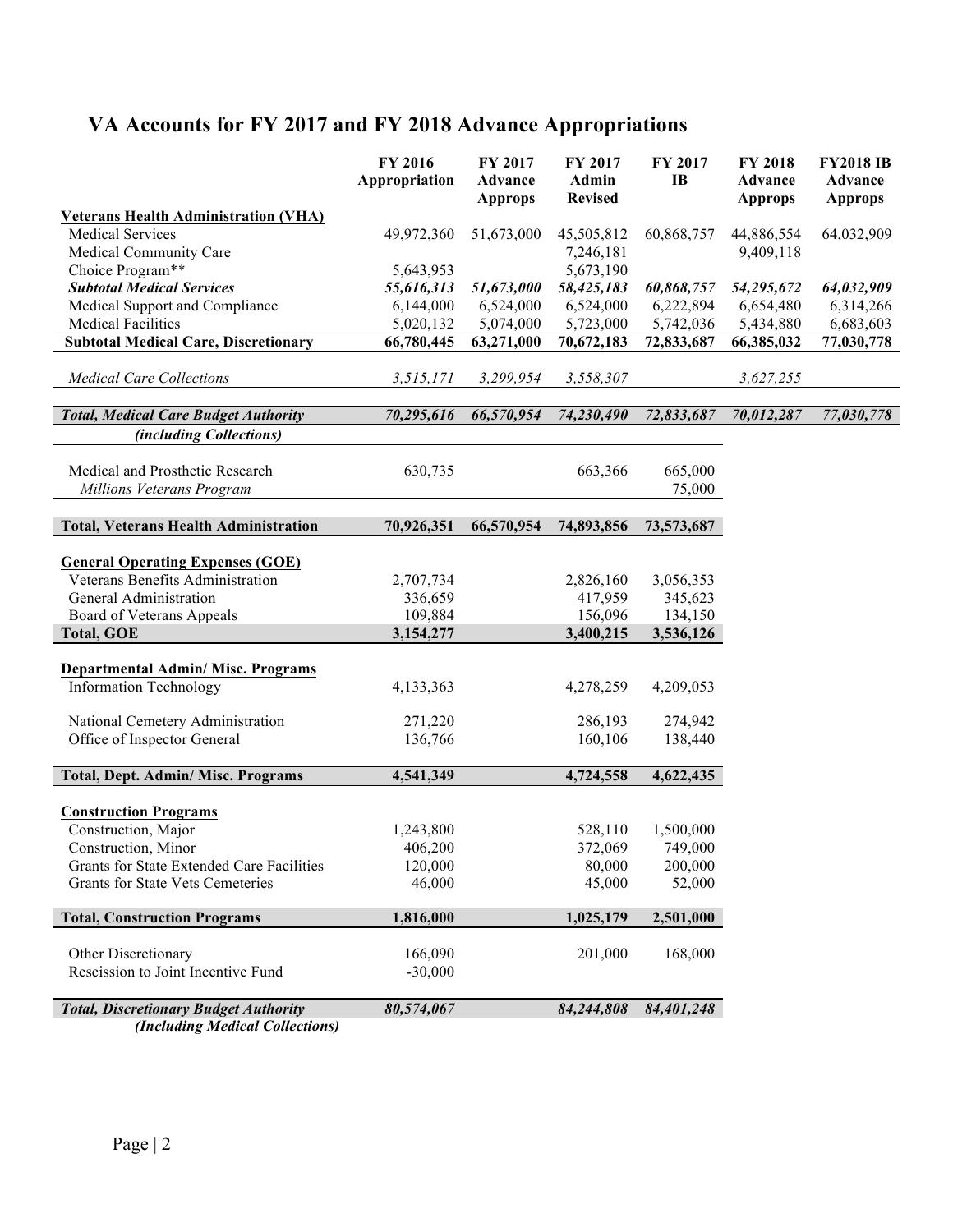# **Veterans Health Administration**

# **Total Medical Care**

| <b>FY 2017 IB Recommendation</b>                          | \$72.8 billion |
|-----------------------------------------------------------|----------------|
| FY 2017 Enacted Advance Appropriations                    | \$63.3 billion |
| <b>Medical Care Collections</b>                           | \$3.3 billion  |
| <b>Total Advance Appropriations</b>                       | \$66.6 billion |
| FY 2017 Revised Administration Request                    |                |
| <i>**This amount includes approximately \$3.6 billion</i> |                |
| in Medical Care Collections and nearly \$5.6 billion      |                |
| in funding used under authorities of the Choice Act.      |                |
| <b>Total</b>                                              | \$74.2 billion |
|                                                           |                |
| FY 2018 IB Advance Appropriations Recommendation          | \$77.0 billion |
| FY 2018 Administration Advance Appropriations Request     | \$70.0 billion |
| <b>Medical Care Collections</b>                           | \$3.6 billion  |
| <b>Total</b>                                              | \$73.6 billion |

The IBVSOs appreciate the fact that the Administration continues to present budget recommendations for the overall Medical Care accounts that address veterans' growing demand for health care services. Unfortunately, we believe the FY 2017 advance appropriation approved by Congress in the FY 2016 Consolidated and Further Continuing Appropriations Act is not sufficient to meet the full demand for services being placed on the system. For FY 2017, the *IB* recommends approximately \$72.8 billion in total medical care funding. Congress recently approved only \$66.6 billion for this account (including an assumption of approximately \$3.3 billion in medical care collections).

Of particular concern to the IBVSOs that VA continues to over-project and underperform its medical care collections estimates. Overestimating medical care collections allows Congress to appropriate fewer discretionary dollars for the health care system. However, when VA fails to collect what VA originally estimated, it is left with insufficient funding to meet the actual demand by veterans. As long as this scenario continues, VA will find itself falling farther behind in its ability to care for enrolled veterans, the precise situation now occurring.

Similarly, we are concerned that the baseline for FY 2016 was not appropriately adjusted in the previous continuing appropriations bill to offset the severe shortfall the VA experienced last year. The underfunded baseline will assuredly have a serious negative downstream effect on funding for FY 2017 and FY 2018. We believe that it will be critical moving forward for VA to adjust its baseline for total Medical Care need to account for the much greater demand for services.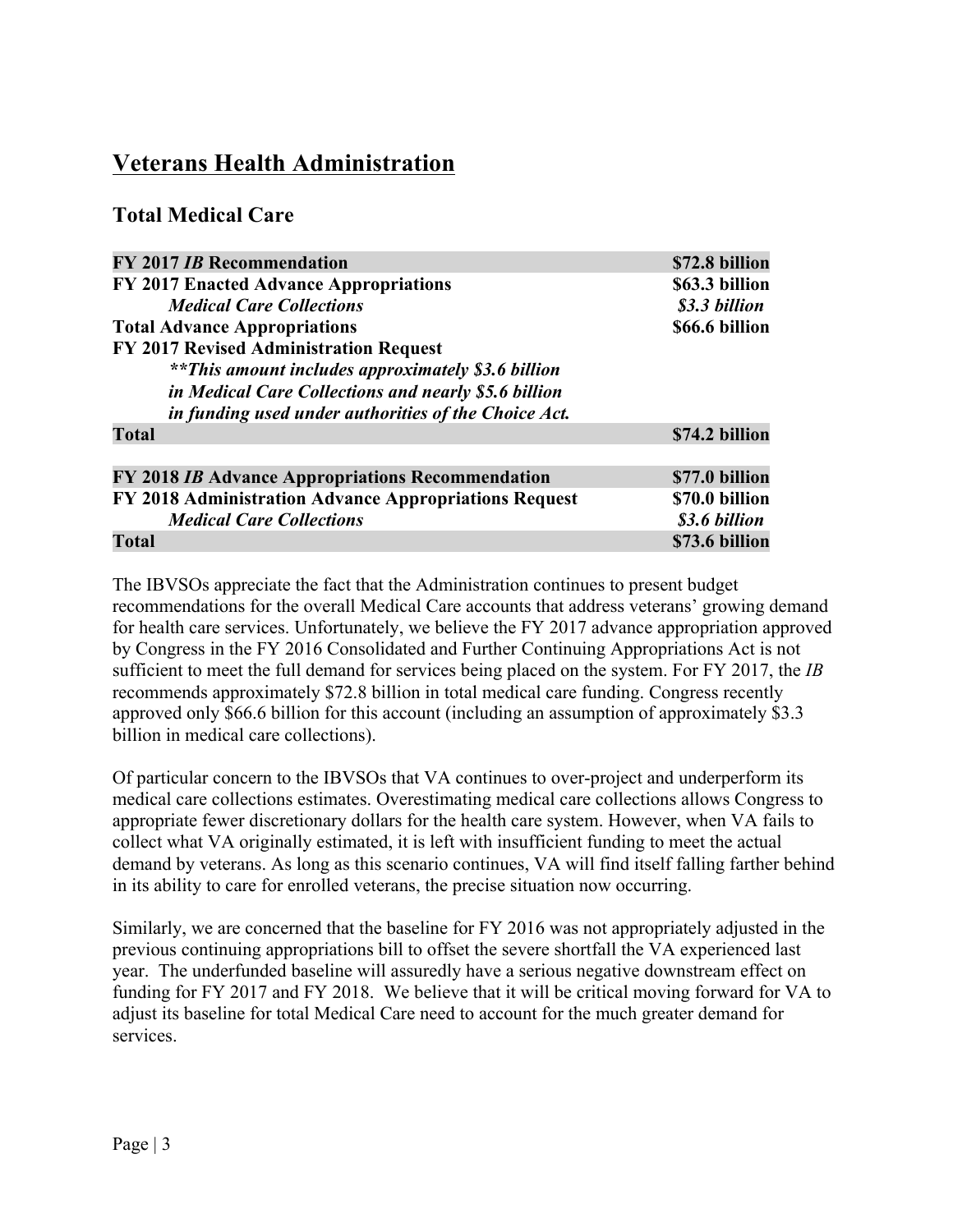With these thoughts in mind, *The Independent Budget* also recommends approximately \$77.0 billion for total Medical Care for FY 2018. This recommendation reflects the necessary adjustment to the baseline for all Medical Care program funding in the preceding fiscal years.

### **Medical Services**

#### **Appropriations for FY 2017**

| <b>FY 2017 IB Recommendation</b>                     | \$60.9 billion |
|------------------------------------------------------|----------------|
| FY 2017 Revised Administration Request               |                |
| <b>Medical Services</b>                              | \$45.5 billion |
| <b>Medical Community Care (New Proposed Account)</b> | \$7.2 billion  |
| <b>Section 801 and 802 Choice Act Funds</b>          | \$5.7 billion  |
| <b>Medical Care Collections</b>                      | \$3.6 billion  |
| <b>Total</b>                                         | \$58.4 billion |
| FY 2017 Enacted Advance Appropriations               | \$51.7 billion |
| <b>Medical Care Collections</b>                      | \$3.6 billion  |
| <b>Total</b>                                         | \$55.3 billion |

For FY 2017, *The Independent Budget* recommends \$60.9 billion for Medical Services. This recommendation is a reflection of multiple components. These components include the following recommendations:

| Increase in Patient Workload\$1,409,713,000         |  |
|-----------------------------------------------------|--|
| Additional Medical Care Program Cost\$2,345,000,000 |  |
|                                                     |  |

The current services estimate reflects the impact of projected uncontrollable inflation on the cost to provide services to veterans currently using the system. This estimate also assumes a 1.2 percent increase for pay and benefits across the board for all VA employees in FY 2017. The Administration recently announced an intention to provide a 1.6 percent comparability increase. The significant increase in our recommended funding also reflects an adjustment in the baseline for funding within the Medical Services account of approximately \$2.85 billion. *The Independent Budget* believes this adjustment is necessary in light of a more than \$3 billion shortfall that the VA health care system experienced last summer. The fact that VA provided 7 million more appointments last year—both within VA facilities and in the community—is further evidence of the dramatic rise in demand. If the baseline from FY 2016 is not adjusted to better reflect the true demand VA is experiencing, we believe the VA will inevitably face a severe shortfall again this fiscal year and next.

Our estimate of growth in patient workload is based on a projected increase of approximately 103,000 new unique patients. These patients include priority group 1–8 veterans and covered non-veterans. We estimate the cost of these new unique patients to be approximately \$1.2 billion. The increase in patient workload also includes a projected increase of 53,150 new Operation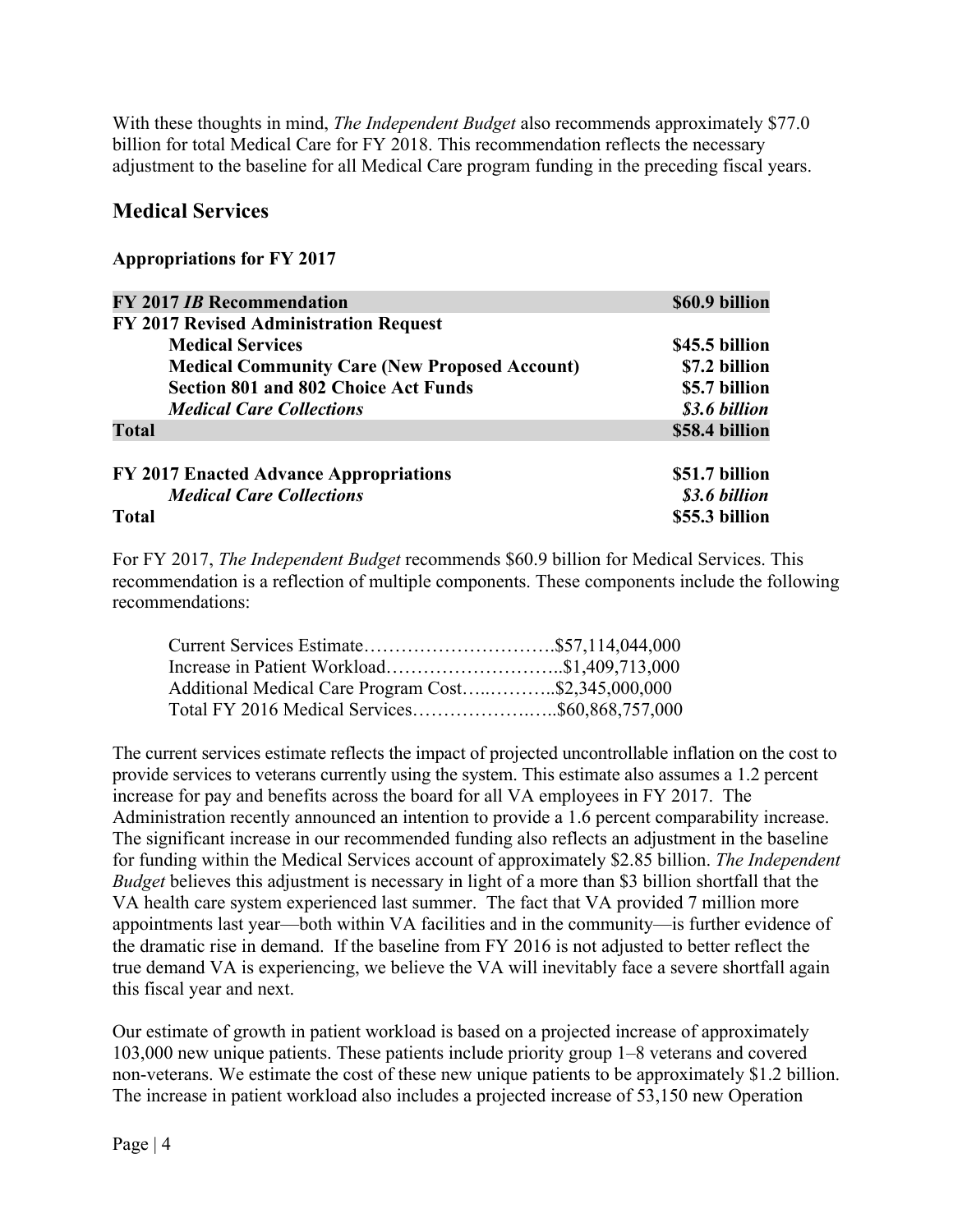Enduring Freedom and Operation Iraqi Freedom (OEF/OIF) enrollees, as well as Operation New Dawn (OND) veterans at a cost of approximately \$215 million. The increase in utilization among OEF/OIF/OND veterans is supported by the average annual increase in new users through the third quarter of FY 2015.

*The Independent Budget* believes that there are additional projected medical program funding needs for VA. Specifically, we believe there is real funding needed to address the array of longterm-care issues facing VA, including the shortfall in institutional capacity; critical resources to address the continually increasing demand for life-saving Hepatitis C treatments; to provide additional centralized prosthetics funding (based on actual expenditures and projections from the VA's Prosthetics and Sensory Aids Service); funding to expand and improve services for women veterans; as well as funding necessary to improve the Comprehensive Family Caregiver program. Similarly, VA must ensure that adequate funding is directed towards specialized services, to include the beds and staffing infrastructure for the spinal cord injury service which delivers lifetime care for a patient population that heavily relies on the VA health care system. Lack of commitment to these programs threatens the health and well-being of many of the most vulnerable populations of veterans.

## **Long-Term Services and Supports**

*The Independent Budget* recommends \$285 million for FY 2017. This recommendation reflects the fact that there was a significant increase in the number of veterans receiving Long Term Services and Supports (LTSS) in 2015. Unfortunately, due to loss of authorities—specifically fee-care no longer being authorized, provider agreement authority not yet enacted, and the inability to use Choice funds for all but skilled nursing care—to purchase appropriate LTSS care particularly for home- and community-based care, we estimate an increase in the number of veterans using the more costly long-stay and short-stay nursing home care. This funding is particularly important to veterans with spinal cord injury/disease (SCI/D), as they tend to rely on inpatient LTSS that is far more complex than the average veteran. Unfortunately, SCI/D veterans are significantly underserved by VA's LTSS. We believe the Administration must demonstrate serious commitment to expanding capacity for long-term care for veterans with SCI/D.

## **Hepatitis C**

We also recommend \$1.7 billion dedicated specifically to the goal of expanding treatment for veterans diagnosed with Hepatitis C. The VA previously projected a goal to treat 120,000 veterans with Hepatitis C between FY 2016 and FY 2018. In, FY 2017, VA is expected to treat as many as 50,000 veterans with a projected cost of approximately \$1.7 billion. This estimate also includes the assumption of a 10 percent cost reduction per veteran, which we believe the VA will be able to achieve through the introduction of newer and cheaper Hepatitis C medications, and if the VA renegotiates the price of current medications.

## **Prosthetics and Sensory Aids**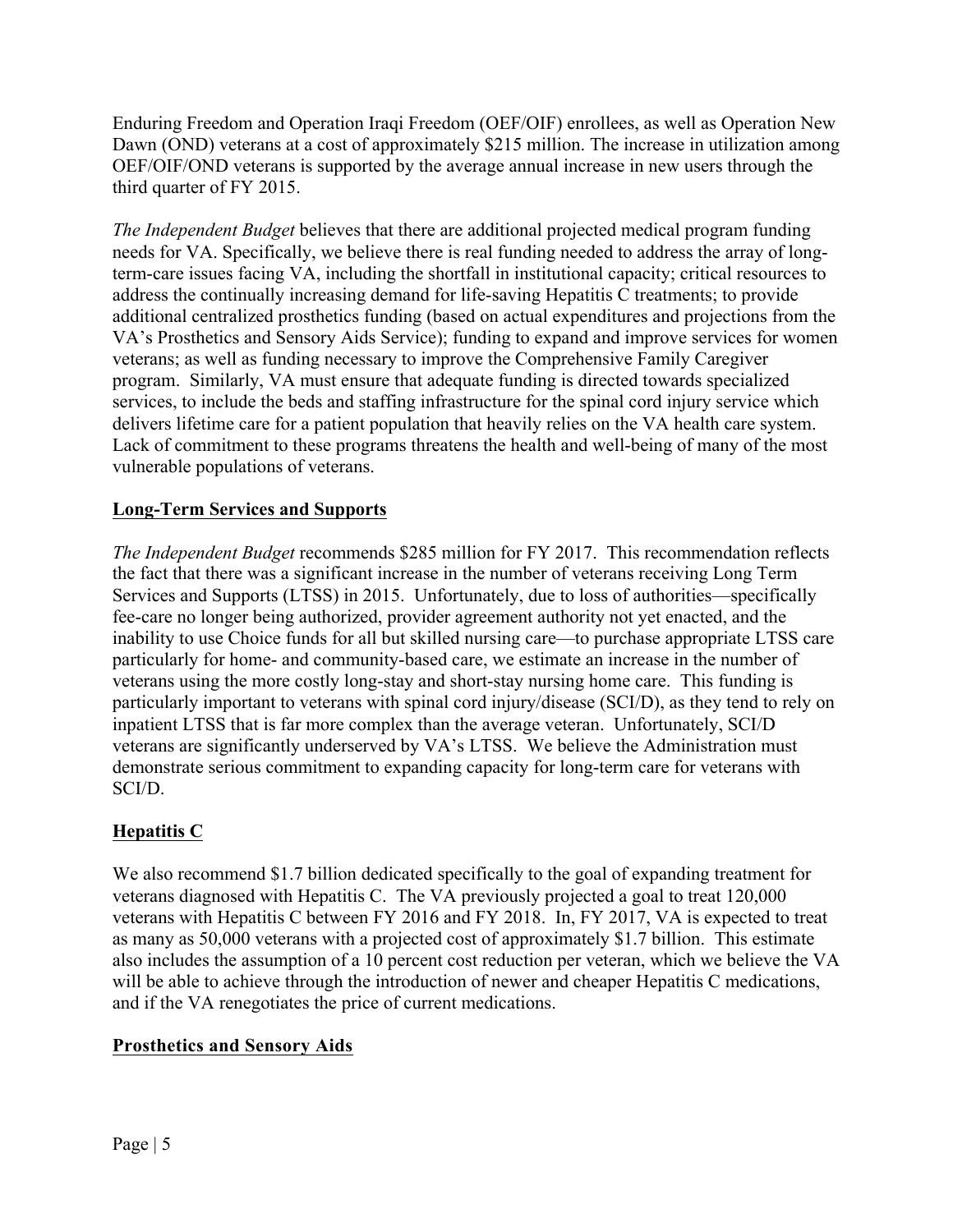In order to meet the increase in demand for prosthetics, the *IB* recommends an additional \$150 million. This increase in prosthetics funding reflects a similar increase in expenditures from FY 2015 to FY 2016 and the expected continued growth in expenditures for FY 2017. With the development of new advanced prosthetics that will benefit veterans with the most catastrophic disabilities, such as loss of single or multiple limb functions, significant resources must be provided to support this advancement. Failure to do so will limit the options available to veterans with the greatest need.

#### **Caregiver Support Program**

Our increased program cost recommendation also includes \$120 million (above the projected baseline of \$605 million) for the Comprehensive Family Caregiver Program in FY 2017. The additional \$120 million for VA's Caregiver Program will provide for the steady rate of increase in the number of caregivers participating in the program, currently averaging between 350 and 400 per month. The amount recommended will also provide for a more robust number of Caregiver Support Coordinators to address issues regarding the program administration at local facilities. This will directly benefit an aging and severely disabled veteran population whose lives are significantly impacted by the availability of comprehensive VA Caregiver Support services.

#### **Women Veterans**

The Medical Services appropriation should be supplemented with \$90 million designated for women's health care programs, in addition to those amounts already included in the FY 2017 baseline. These funds would be used to help the Veterans Health Administration deal with the continuing growth in ensuring coverage for gynecological, prenatal, and obstetric care, other gender-specific services, and for maintenance and repair of facilities hosting women's care to improve privacy and safety of these facilities. The new funds would also aid VHA in making its cultural transformation to embrace women veterans and welcome them to VA health care services, and provide means for VA to improve specialized mental health and readjustment services for women veterans.

#### **Spinal Cord Injury/Disease Care**

The IBVSOs remain concern that adequate resources are not being directed towards the VA's largest inpatient system of care. The Spinal Cord Injury & Disease (SCI/D) continuum of care model for the lifetime treatment of veterans with SCI/D has evolved over a period of more than 50 years. VA SCI/D care has been established in a unique "Hub and Spokes" model. If SCI/D centers are underfunded, and thus insufficiently staffed, spoke facilities (often secondary VA medical centers) are forced to care for veterans in need of types of complex, acute care that they are unprepared to provide. Like private sector non-specialized care, care at spoke facilities is insufficient to treat SCI/D-specific acute conditions (e.g. pressure ulcer debridement, complex urinary tract infection) because the spokes are only equipped to provide basic primary and preventative health care. Both Congress and VA must work together to ensure all VA SCI/D Centers have the right number of available operating beds and nurse staffing ratios to care for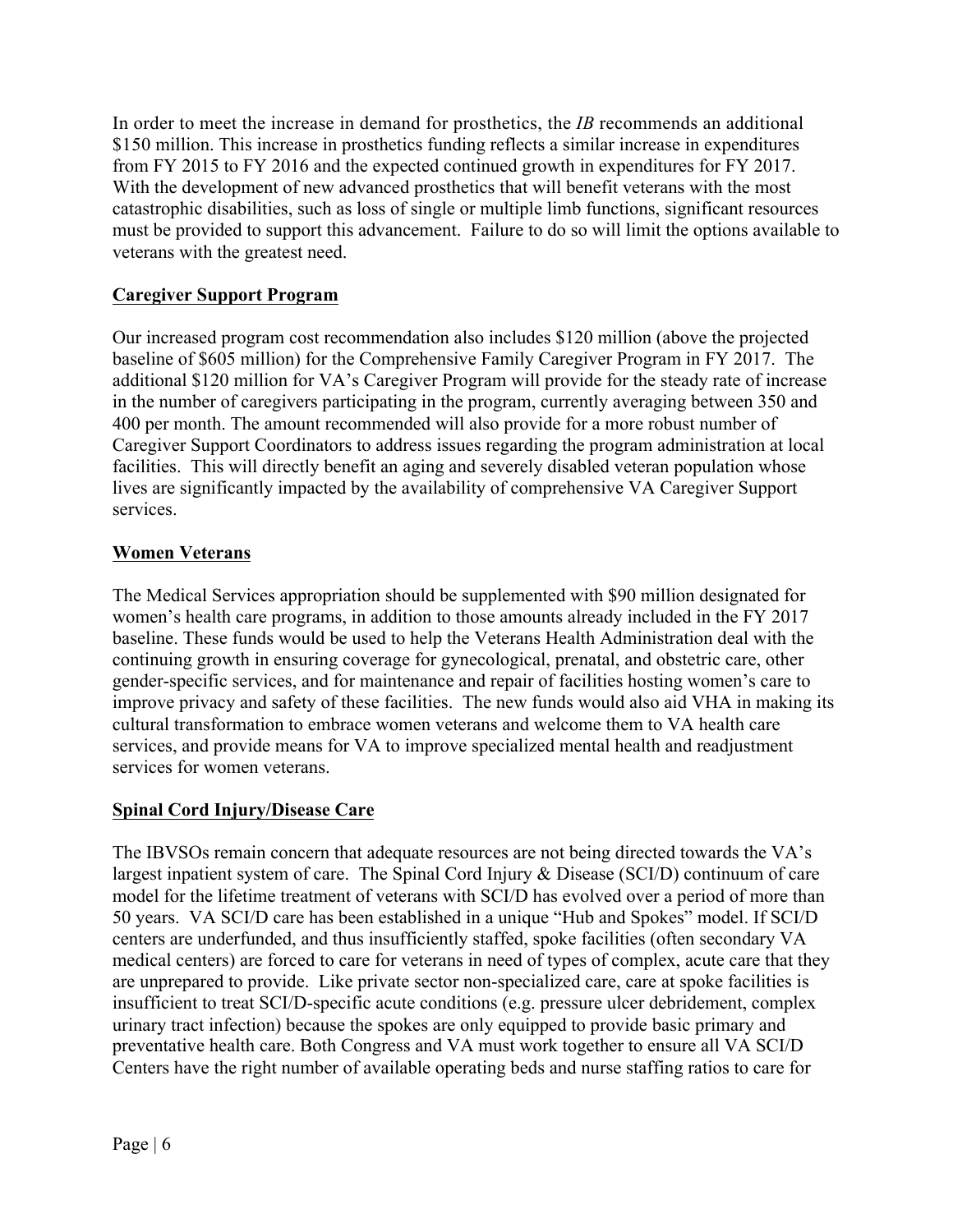referred veterans, and revisit annual reporting requirements to measure capacity for VA SCI/D and other specialized care as previously required by Public Law 104-262.

#### **Advance Appropriations for FY 2018**

| FY 2018 IB Advance Appropriations Recommendation             | \$64.0 billion |
|--------------------------------------------------------------|----------------|
| FY 2018 Administration Advance Appropriations Request        |                |
| <b>Medical Services</b>                                      | \$44.9 billion |
| <b>Medical Community Care (New Proposed Account in FY17)</b> | \$9.4 billion  |
| <b>Medical Care Collections</b>                              | \$3.6 billion  |
| <b>Subtotal</b>                                              | \$57.9 billion |

*The Independent Budget* once again offers baseline projections for funding through advance appropriations for the Medical Care accounts for FY 2018. While the enactment of advance appropriations for VA medical care in 2009 helped to improve the predictability of funding requested by the Administration and approved by Congress, we have become increasingly concerned that sufficient corrections have not been made in recent years to adjust for new, unexpected demand for care.

For FY 2018, *The Independent Budget* recommends approximately \$64.0 billion for Medical Services. Our Medical Services level includes the following recommendations:

| Additional Medical Care Program Cost\$1,670,000,000 |  |
|-----------------------------------------------------|--|
|                                                     |  |

Our estimate of growth in patient workload is based on a projected increase of approximately 93,000 new patients. These new unique patients include priority group 1–8 veterans and covered nonveterans. We estimate the cost of these new patients to be approximately \$1.1 billion. This recommendation also reflects an assumption that more veterans will be accessing the system as VA expands its capacity and services and we believe that reliance rates will increase as veterans examine their health care options as a part of the Choice program. The increase in patient workload also assumes a projected increase of 49,500 new OEF/OIF and OND veterans, at a cost of approximately \$207 million.

Last, as previously discussed, the IBVSOs believe that there are additional medical program funding needs for VA. *The Independent Budget* recommends \$285 million directed toward VA long-term-care programs. In order to continue to provide the critically needed Hepatitis C treatments, we recommend \$1 billion to treat 30,000 veterans. In order to meet the increase in demand for prosthetics, the *IB* recommends an additional \$160 million. Our additional program cost recommendation includes continued investment of \$125 million in the Comprehensive Family Caregiver program. Finally, we believe that VA should invest a minimum of \$100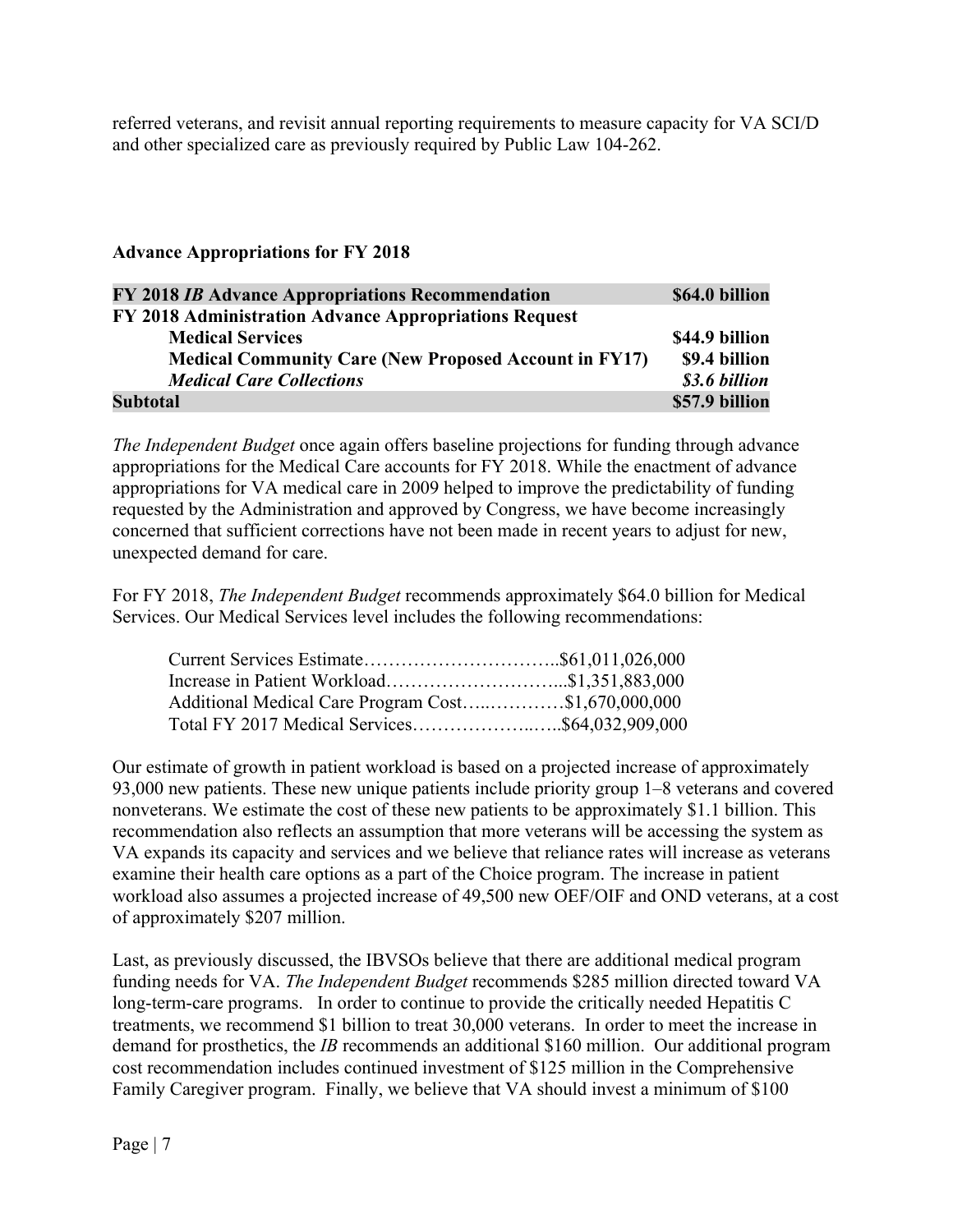million as an advance appropriation in FY 2018 to expand and improve access to women veterans' health care programs.

## **Medical Support and Compliance**

| <b>FY 2017 IB Recommendation</b>       | \$6.223 billion |
|----------------------------------------|-----------------|
| FY 2017 Enacted Advance Appropriations | \$6.524 billion |
| FY 2017 Revised Administration Request | \$6.524 billion |

| FY 2018 <i>IB</i> Advance Appropriations Recommendation | \$6.314 billion |
|---------------------------------------------------------|-----------------|
| FY 2018 Administration Advance Appropriations Request   | \$6.654 billion |

For Medical Support and Compliance, *The Independent Budget* recommends \$6.2 billion for FY 2017. Our projected increase reflects growth in current services based on the impact of inflation on the FY 2016 appropriated level. Additionally, for FY 2018 *The Independent Budget* recommends \$6.3 billion for Medical Support and Compliance. This amount also reflects an increase in current services from the FY 2017 advance appropriations level.

## **Medical Facilities**

| <b>FY 2017 IB Recommendation</b>              | \$5.742 billion |
|-----------------------------------------------|-----------------|
| FY 2017 Enacted Advance Appropriations        | \$5.074 billion |
| <b>FY 2017 Revised Administration Request</b> | \$5.723 billion |

| FY 2018 IB Advance Appropriations Recommendation      | \$6.684 billion |
|-------------------------------------------------------|-----------------|
| FY 2018 Administration Advance Appropriations Request | \$5.435 billion |

For Medical Facilities, *The Independent Budget* recommends \$5.7 billion for FY 2017, nearly \$700 million more than the enacted advance appropriation from December 2015. Our Medical Facilities recommendation includes \$1.35 billion for Non-Recurring Maintenance (NRM). The Administration's request over the past two budget cycles represented a wholly inadequate level for NRM funding, particularly in light of the actual expenditures that were outlined in the budget justification. While VA has actually spent on average approximately \$1.3 billion yearly for NRM, the Administration has requested only \$460 million for NRM. This request level is clearly insufficient. This decision means that VA is forced to divert funds programmed for other purposes to meet this need. Additionally, our recommendation includes \$692 million for operating and capital leases.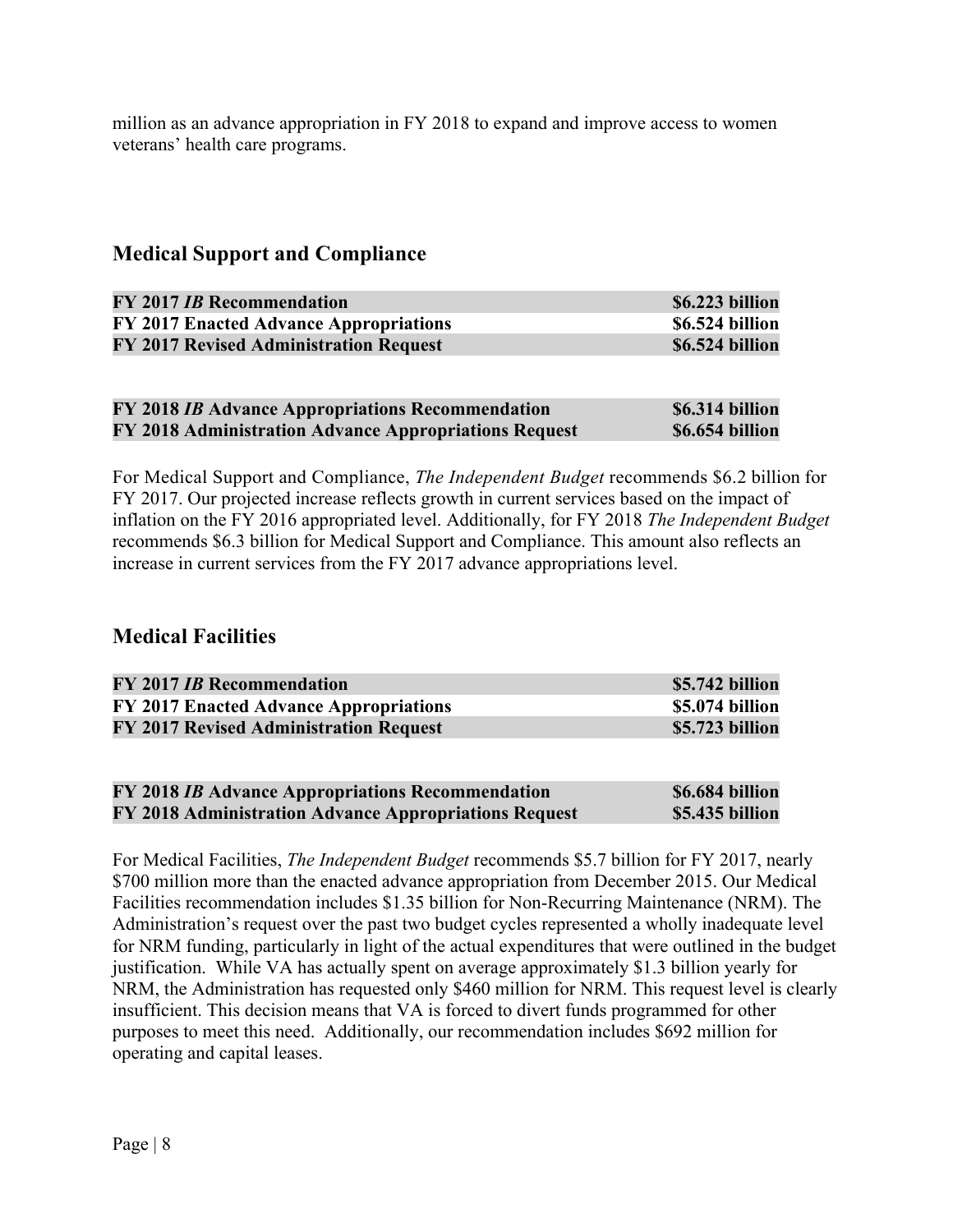*The Independent Budget* recommends approximately \$6.7 billion for Medical Facilities for FY 2018. Our FY 2018 advance appropriation recommendation also includes \$1.35 billion for NRM. Last year the Administration's recommendation for NRM reflected a projection that would place the long-term viability of the health care system in serious jeopardy. This deficit must be addressed.

# **Medical and Prosthetic Research**

| <b>FY 2017 IB Recommendation</b>                | \$665 million |
|-------------------------------------------------|---------------|
| <b>Million Veteran Program</b>                  | \$75 million  |
| <b>Total IB Medical and Prosthetic Research</b> | \$740 million |
| FY 2016 Enacted Final Appropriation             | \$631 million |
| <b>FY 2017 Administration Request</b>           | \$663 million |

The VA Medical and Prosthetic Research program is widely acknowledged as a success on many levels, and contributes directly to improved care for veterans and an elevated standard of care for all Americans. The research program is an important tool in VA's recruitment and retention of health care professionals and clinician-scientists to serve our nation's veterans. By fostering a spirit of research and innovation within the VA medical care system, the VA research program ensures that our veterans are provided state-of-the-art medical care.

#### **Investing Taxpayers' Dollars Wisely**

Despite documented success of VA investigators across many fields, the amount of appropriated funding for VA research since FY 2010 has lagged far behind annual biomedical research inflation rates, resulting in a net loss over these years of nearly 10 percent of the program's overall purchasing power. As estimated by the Department of Commerce, Bureau of Economic Analysis, and the National Institutes of Health, for VA research to maintain current service levels, the Medical and Prosthetic Research appropriation should be increased in FY 2017 by 2.7 percent over the FY 2016 baseline simply to keep pace with inflation. With this in mind, *The Independent Budget* recommends approximately \$17 million to meet current services demands for research.

Numerous meritorious proposals for new VA research cannot be funded without an infusion of additional funding for this vital program. Research awards decline as a function of budgetary stagnation, so VA may resort to terminating ongoing research projects or not funding new ones, and thereby lose the value of these scientists' work, as well as their clinical presence in VA health care. When denied research funding, many of them simply choose to leave the VA.

#### **Emerging Research Needs**

In addition to covering uncontrollable inflation, the IBVSOs believe Congress should appropriate an additional \$17 million for FY 2017, for expanding research on emerging conditions prevalent among newer veterans, as well as continuing VA's inquiries in chronic conditions of aging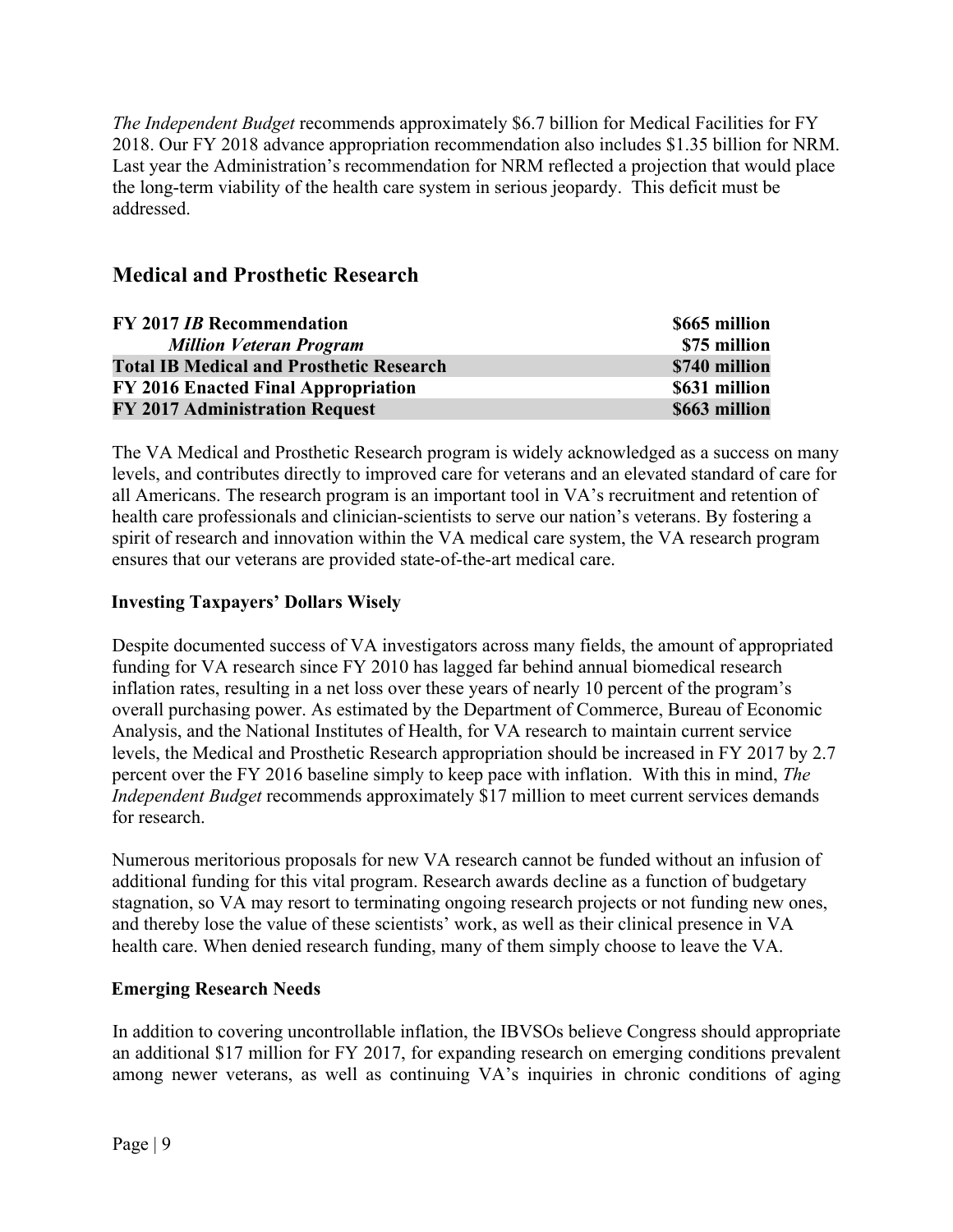veterans from previous wartime periods. For example, additional funding will help VA support areas that remain critically underfunded, including:

- Post-deployment mental health concerns such as PTSD, depression, anxiety, and suicide in the veteran population;
- The gender-specific health care needs of the VA's growing population of women veterans;
- New engineering and technological methods to improve the lives of veterans with prosthetic systems that replace lost limbs or activate paralyzed nerves, muscles, and limbs;
- Studies dedicated to understanding chronic multi-symptom illnesses among Gulf War veterans and the long-term health effects of potentially hazardous substances to which they may have been exposed; and
- Innovative health services strategies, such as telehealth and self-directed care, that lead to accessible, high-quality, cost-effective care for all veterans.

#### **Million Veteran Program**

The VA Research program is uniquely positioned to advance genomic medicine through the "Million Veteran Program" (MVP), an effort that seeks to collect genetic samples and general health information from 1 million veterans over the next five years. When completed, the MVP will constitute one of the largest genetic repositories in existence, offering tremendous potential to study the health of veterans. To date, more than 400,000 veterans have enrolled in MVP. The VA estimates it currently costs around \$75 to sequence each veteran's blood sample. Under the President's Precision Medicine Initiative, the IBVSOs recommend \$75 million to enable VA to process one quarter of the MVP samples collected.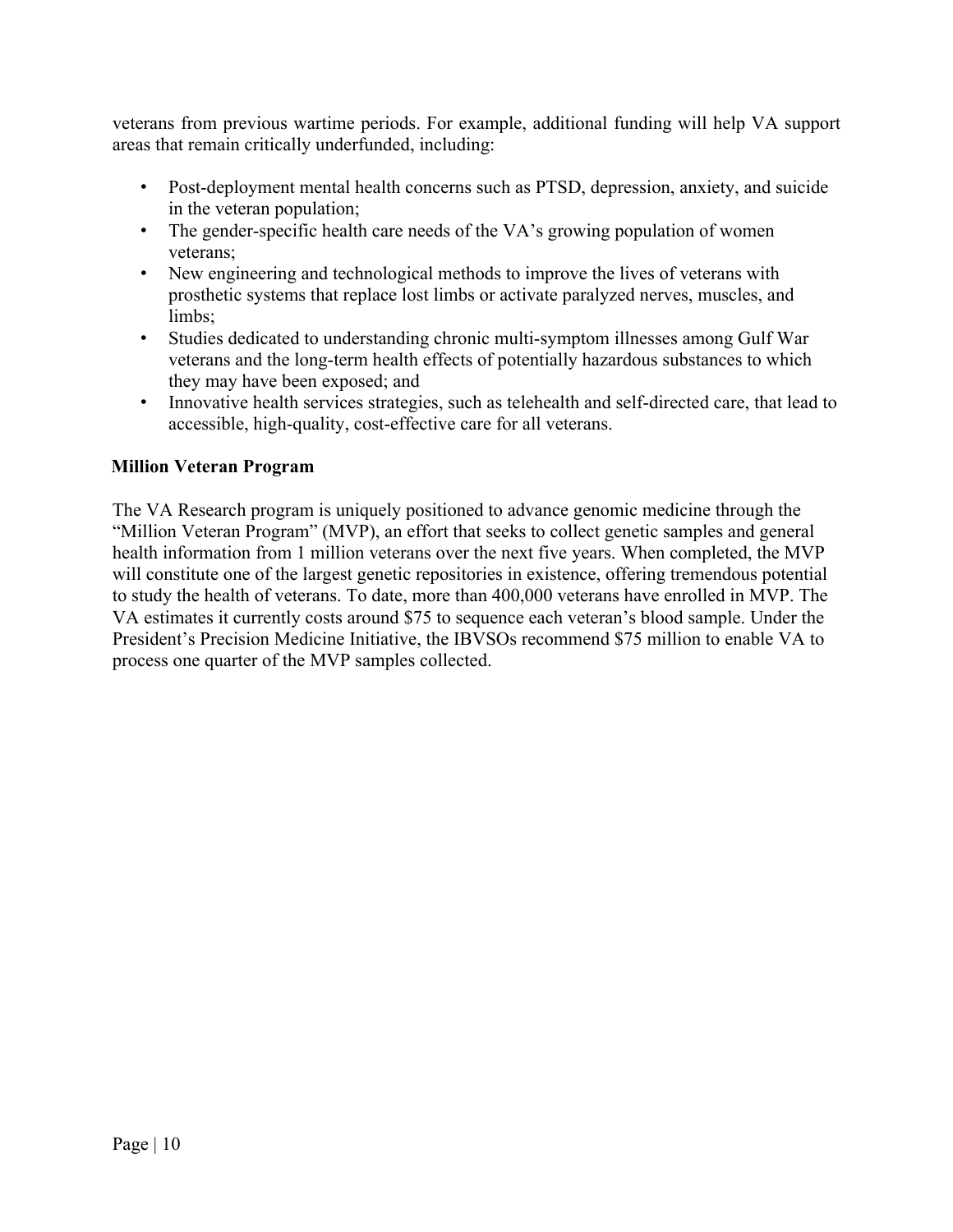# **General Operating Expenses (GOE)**

# **Veterans Benefits Administration**

| <b>FY 2017 IB Recommendation</b>      | \$3.056 billion |
|---------------------------------------|-----------------|
| FY 2016 Enacted Final Appropriation   | \$2.708 billion |
| <b>FY 2017 Administration Request</b> | \$2.826 billion |

The Veterans Benefits Administration (VBA) account is comprised of six primary divisions. These include Compensation; Pension; Education; Vocational Rehabilitation and Employment (VR&E); Housing; and Insurance. The increases recommended for these accounts primarily reflect current services estimates with the impact of inflation representing the grounds for the increase. However, two of the subaccounts—Compensation and VR&E—also reflect a substantial increase in requested staffing.

The *IB* recommends approximately \$3.056 billion for the VBA for FY 2017. This amount reflects an increase of approximately \$348 million over the recently enacted FY 2016 appropriations level. Our recommendation includes approximately \$171 million in additional funds in the Compensation account above current services, and approximately \$17.6 million more in the VR&E account above current services to provide for new full-time equivalent employees (FTEE).

#### **Compensation Service Personnel 1,700 New FTEEs \$171 million**

Over the past few years, VBA has made significant progress in reducing the disability compensation backlog, which stood at over 600,000 claims in March 2013, to just over 77,000 in January 2016; this represents nearly an 87 percent reduction in the backlog in just under three years' time. In 2009, VBA issued decisions on 2.74 million medical issues; that number more than doubled to 6.35 million in FY 2015. Today, VBA reports that on average, 92 days are required to process a claim; in March of 2013, VBA required roughly 282 days.

Some of VBA's claims processing progress can be attributed to the development and deployment of a new organizational model and new information technology (IT) systems, including the Veterans Benefits Management System (VBMS), e-Benefits, and the Stakeholder Enterprise Portal (SEP). However, much of the increased productivity is the result of simply putting more resources into processing claims, specifically, the use of mandatory overtime. What remains unknown is whether VBA will be able to manage its current claims inventory of 352,000 claims, without needing to rely on mandatory overtime.

Recognizing that rising workload, particularly claims for disability compensation, could not be addressed without additional personnel, Congress provided VBA with more than 1,000 FTEEs between FY2013 and FY 2016, primarily in Compensation Service. In FY 2016 alone, Congress authorized VBA to hire an additional 770 FTEE. The new FTEE were to be purposed for nonrating activities. However, taking into consideration VBA's total workload, including appeals,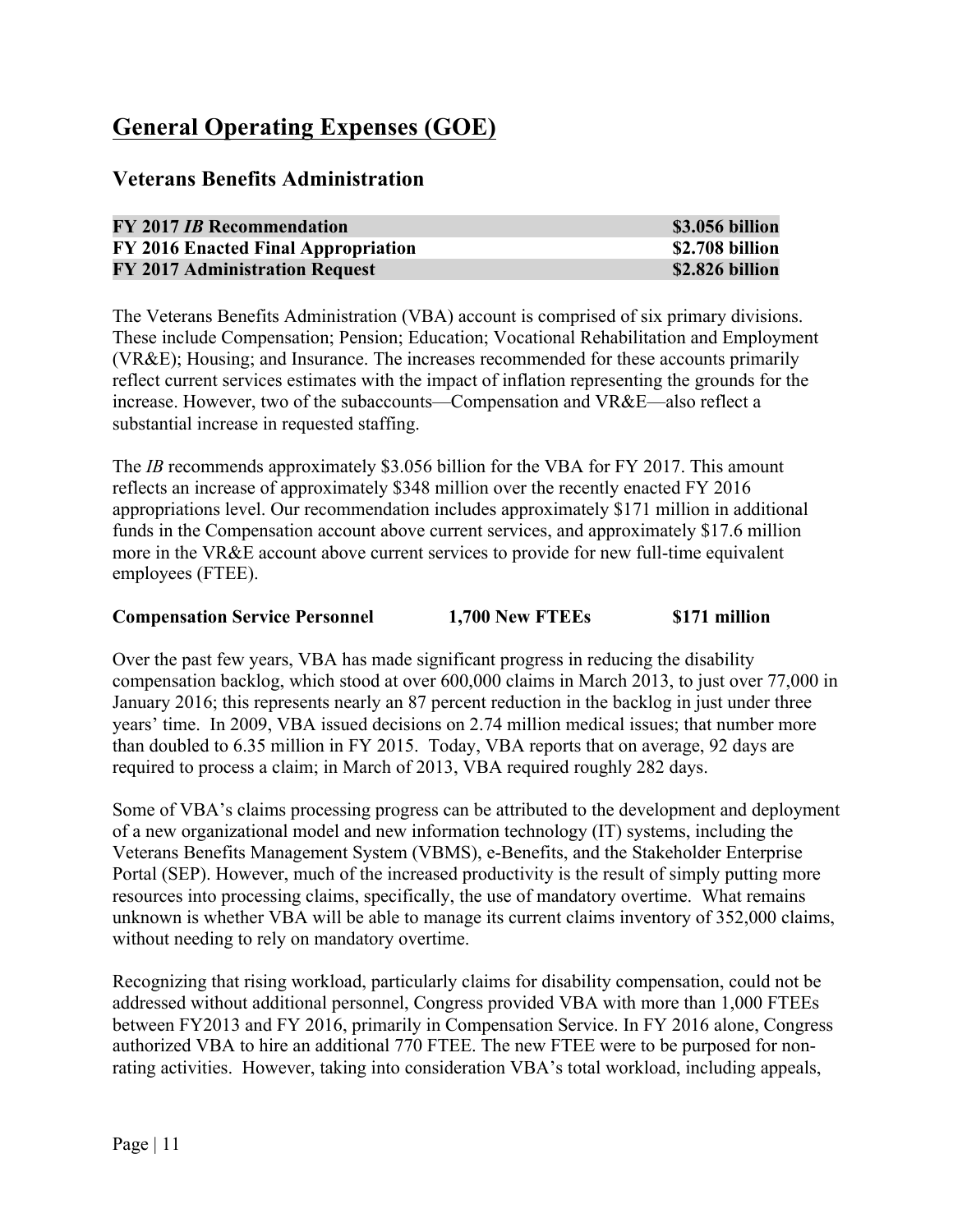these increases in personnel have not been sufficient to keep pace with incoming workload or to reduce the backlogs in these non-rating areas.

A blend of technology and people will be required to enable VBA to provide veterans and their dependents with more timely and accurate decisions. Necessary personnel increases should not be tempered against a hoped-for future technological capability. Although VBA's new claims processing systems have the potential to transform the delivery and accuracy of benefits, its full effect may not be realized for years.

As a consequence of this concentrated effort to reduce the claims backlog, the backlogs for other activities, including appeals, have grown. As of February 2016, 440,000 appeals were pending, 360,000 within the jurisdiction of the VBA and the remainder within the jurisdiction of the Board of Veterans Appeals. This growing appeals backlog is a result of VBA's shift in focus and resources to process disability claims, as evidenced by the fact that Decision Review Officers (DROs) and Quality Review Specialists (QRSs) were performing development and rating duties during both regular and overtime working hours at many VA regional offices (VARO).

Considering the enormous growth in appeals, non-rating-activities and other services, the IBVSOs believe that more accurate staffing and production models are required to determine future resources for VBA.

For FY 2017, the IBVSOs will focus resource recommendations on VBA's non-rating related work, appeals processing, and call center needs. We recommend an additional 1,000 FTEE for FY 2017 that would be dedicated to processing appeals at VBA in an effort to eliminate the backlog of 360,000 appeals within the next three years. Depending on the progress made over the next year, further personnel increases may still be necessary to address this appeals backlog.

To address the growing backlog of non-rating related work such as dependency claims, the IBVSOs recommend an additional 300 FTEE. In order to address the delays experienced by callers contacting VBA call centers, the IBVSOs recommend an additional 300 FTEE.

In addition, the IBVSOs recommend an increase of 100 FTEE for the Fiduciary program to meet the growing needs of veterans participating in VA's Caregiver Support programs. This recommendation is also based on a July 2015 VA Inspector General report on the Fiduciary program that found, "…Field Examiner staffing did not keep pace with the growth in the beneficiary population, [and] VBA did not staff the hubs according to their staffing plan..."

Since VA may achieve future technological and organizational productivity gains, we recommend that VBA hire a blend of permanent and two-year temporary FTEEs to fill all new positions. At the end of the two years, the best of those hired on a temporary basis could be transitioned into permanent positions made available through attrition. The IBVSOs believe this approach to staffing would offer a temporary surge capacity, while also developing a group of experienced and trained employees to fill positions that occur through attrition.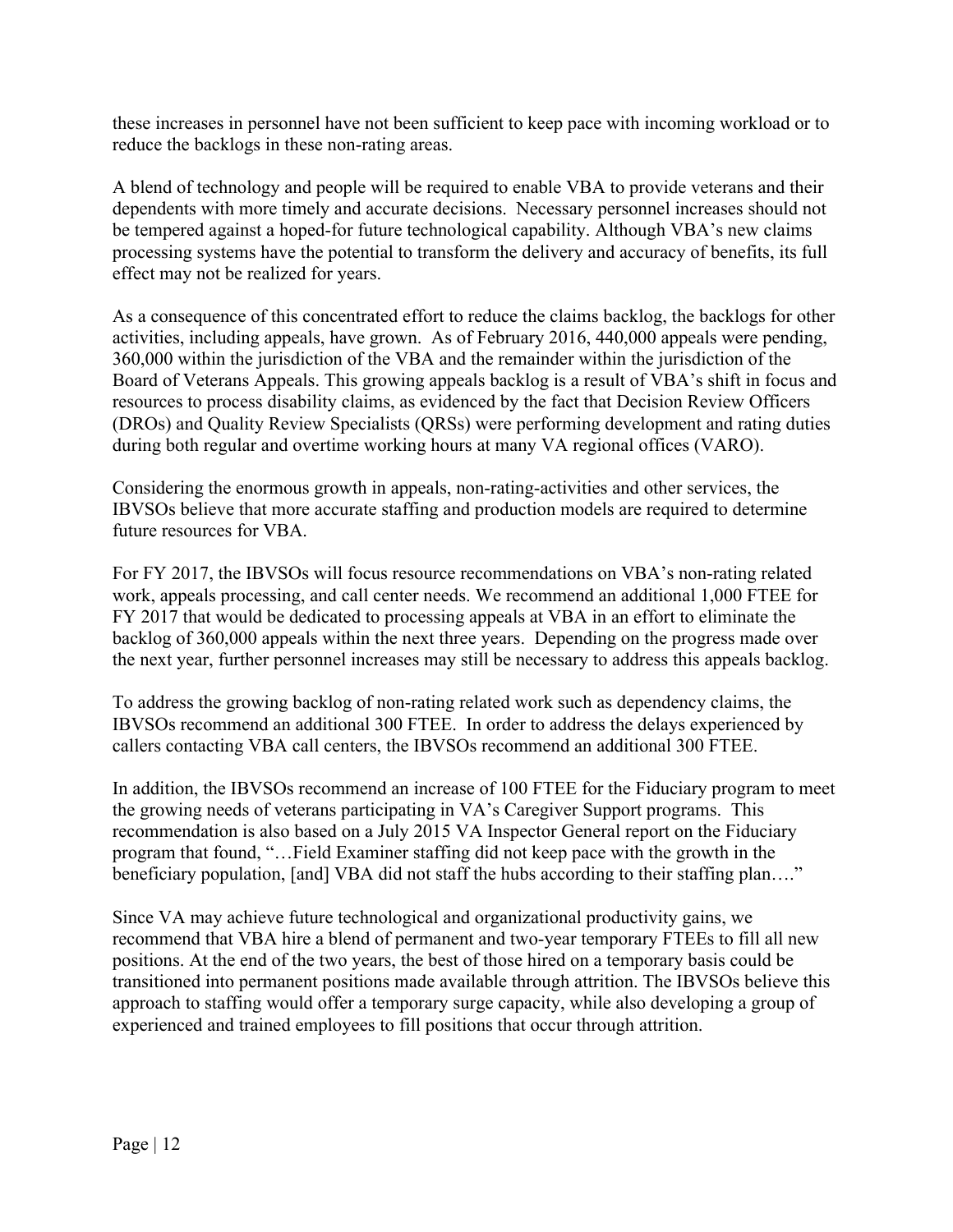#### **VR&E Service Personnel 158 New FTEEs \$17.6 million**

The Vocational Rehabilitation and Employment Service (VR&E), also known as the VetSuccess program, provides critical counseling and other adjunct services necessary to enable service disabled veterans to overcome barriers as they prepare for, find, and maintain gainful employment. VetSuccess offers services on five tracks: re-employment, rapid access to employment, self-employment, employment through long-term services, and independent living. An extension for the delivery of VR&E assistance at a key transition point for veterans is the VetSuccess on Campus (VSOC) program deployed at 94 college campuses. Additional VR&E services are provided at 71 select military installations for active duty service members undergoing medical separations through the Department of Defense and VA's joint Integrated Disability Evaluation System (IDES).

These additional functions of VR&E personnel are undoubtedly beneficial to disabled veterans; however, staffing levels throughout VR&E services must be commensurate with current and future demands and their global responsibilities.

At the end of FY 2014, VR&E reported a total of 1,416 FTEEs dedicated to direct VR&E services. VR&E projected an increase of 7.3 percent in program participation for FY 2015, and for FY 2016 an additional 3.8 percent increase in participation was expected. Over the previous two fiscal years, program participation was expected to increase by 11.1 percent; however, the Administration failed to request adequate staffing levels to keep pace with anticipated demand. In fact for FY 2015 and FY 2016, only 1,442 direct personnel were requested, with no increase for FY 2016.

Over the past five years, program participation has increased by an average of 7.1 percent each year, and the IBVSOs project that total program participation for FY 2017 will grow by at least 7.1 percent for total caseload of approximately 147,000. In July 2015, VR&E reported that its average Vocational Rehabilitation Counselor (VRC)-to-client ratio was 1:139, which represented an increase from its previous 1:135 ratio. A more reasonable VRC-to-client ratio would consist of 1:125; however, this benchmark may even be too high when taking into consideration the overall responsibilities of VRCs, such as VSOC and IDES.

In order to achieve and sustain a 1:125 counselor –to-client ratio in FY 2017, we estimate that VR&E would need 158 new FTEE, for a total workforce of 1,600 FTEE, to manage an active caseload of 147,000 VR&E participants. At a minimum, three-quarters of the new hires should be VRCs dedicated to providing direct services to veterans.

While increased staffing levels are required to provide efficient and timely services to veterans utilizing VR&E services, it is also essential that these increases be properly distributed throughout all of VR&E to ensure that VRC caseloads are equitably balanced among VAROs, which typically experience variable caseloads. As an example, a January 2014 GAO Report found the Cleveland VARO's VRC ratio to be 1:206 and in the Fargo VARO, the ratio was 1:64.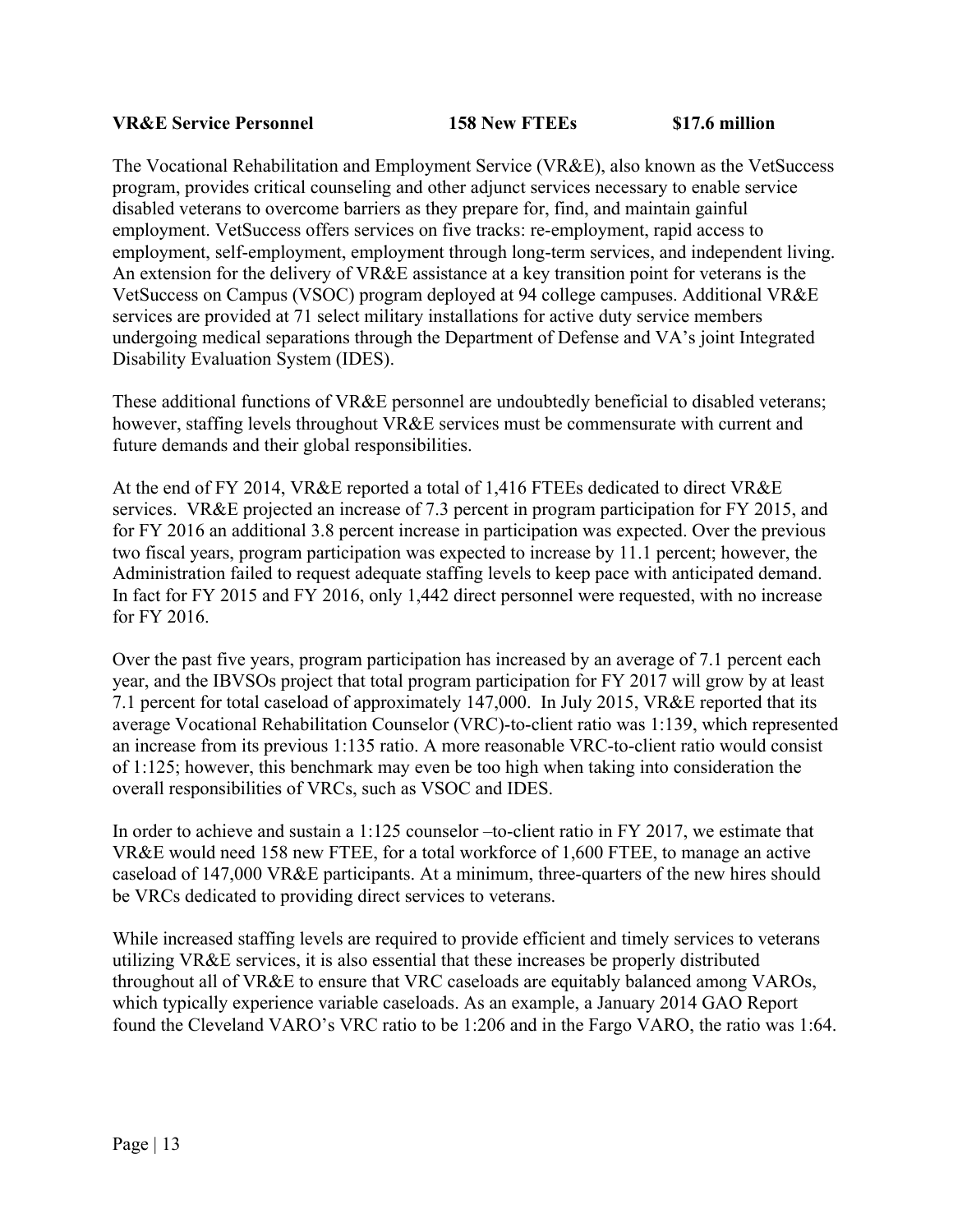| <b>FY 2017 IB Recommendation</b>      | \$346 million |
|---------------------------------------|---------------|
| FY 2016 Enacted Final Appropriation   | \$337 million |
| <b>FY 2017 Administration Request</b> | \$417 million |

The General Administration account is comprised of nine primary divisions. These include the Office of the Secretary; the Office of the General Counsel; the Office of Management; the Office of Human Resources and Administration; the Office of Policy and Planning; the Office of Operations, Security and Preparedness; the Office of Public and Intergovernmental Affairs; the Office of Congressional and Legislative Affairs; and the Office of Acquisition, Logistics, and Construction. For FY 2017, the *IB* recommends approximately \$346 million, an increase of nearly \$9.0 million over the FY 2016 appropriated level. This increase reflects only an increase in current services based on the impact of uncontrollable inflation across all of the General Administration accounts.

# **Board of Veterans' Appeals**

| <b>FY 2017 IB Recommendation</b>      | \$134 million |
|---------------------------------------|---------------|
| FY 2016 Enacted Final Appropriation   | \$110 million |
| <b>FY 2017 Administration Request</b> | \$156 million |

#### **Board of Veterans' Appeals Personnel 166 New FTEEs \$23.1 million**

Faced with a growing number of claims and resultant appeals, the Board's staff grew from 510 FTEE in FY 2012 to 676 FTEE in FY 2015. For 2016, the Administration did not request funding for increased staffing, despite an ever increasing workload; instead the FY 2016 budget proposed a reduction from of 669 FTEE to 662 FTEE.

Over the past few years, the Board has averaged approximately 90 appeal dispositions per FTEE, producing a record 55,532 decisions in FY 2014. Current data was not available at the time of this report; however, we estimate that for FY 2015 the Board issued nearly 60,000 dispositions. Although most of the 440,000 pending appeals are in various stages of processing at VBA, the Board currently has nearly 80,000 appeals in its jurisdiction. In order to process these 80,000 appeals in one year, based on 90 appeals per Board FTEE, the Board would need approximately 890 FTEE; however, it did not receive any increase for FY 2016, and will likely only be able to again dispose of approximately 60,000 appeals.

Furthermore, as the number of claims processed annually continues to rise as a result of the increased capacity of VBA, the number of appeals is also expected to continue rising. Even with increased accuracy in rating board decisions, on average 10 to 12 percent of claims decisions are appealed. Thus, assuming VBA processes 1.5 million claims next year—a reasonable estimate considering VBA processed over 1.4 million claims in both FY 2014 and FY 2015–roughly 150,000 appeals would enter the system, with roughly half of them continuing on to the Board for appellate review. In order for the Board to keep pace with only this new incoming workload

Page  $| 14$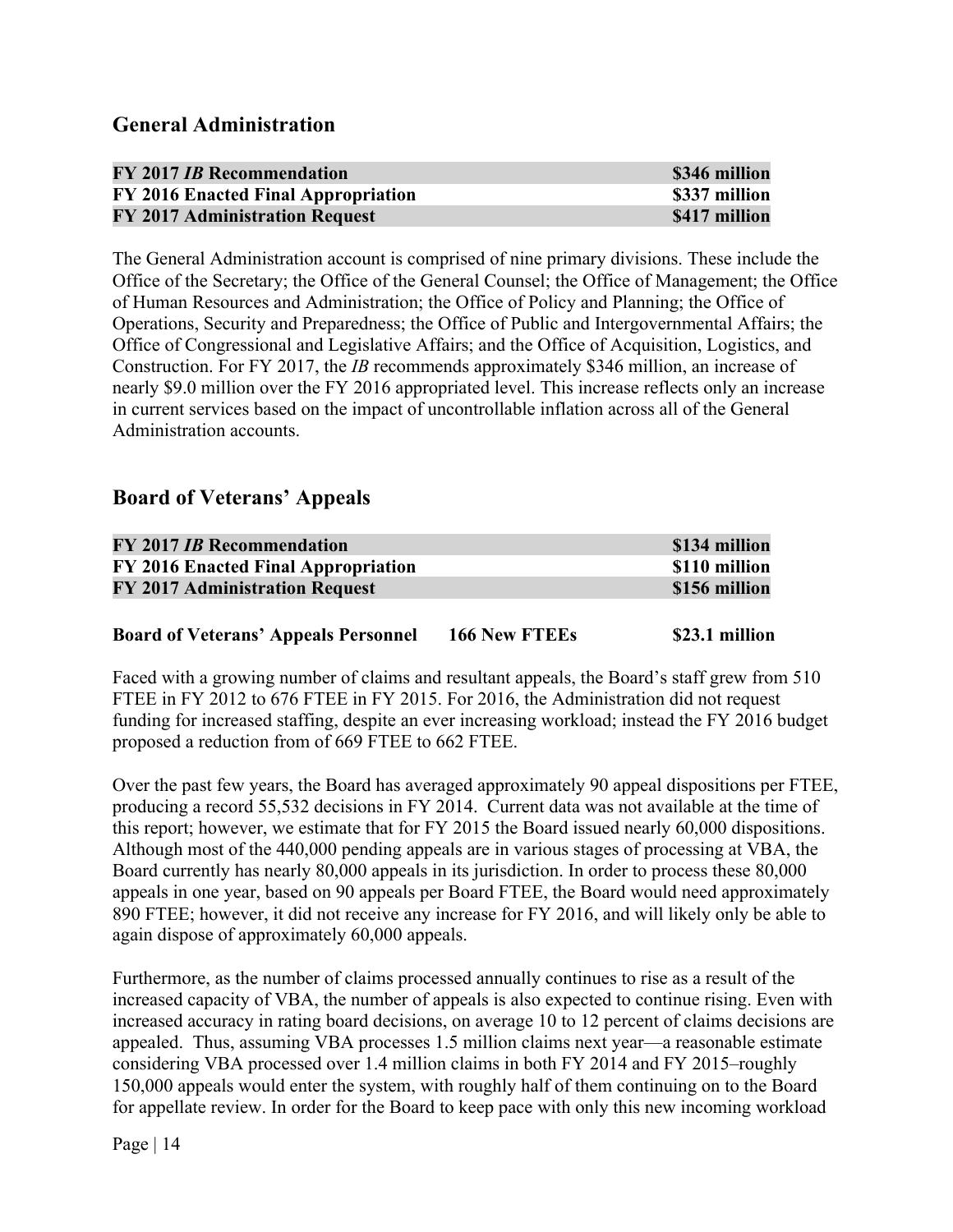and not those appeals already in the system, a total FTEE level of 833 would be required. Furthermore, a significant number of Board remands return to the Board for another round of appellate review, as many as 20,000 per year, requiring an additional 217 FTEE to manage that workload.

About 360,000 appeals are backlogged at VBA, of which approximately 180,000 are expected eventually to reach the Board. If the goal were to eliminate the backlog in three years, while simultaneously disposing of both new incoming appeals and returning remanded appeals, then an additional 666 FTEE would be required. In total, without any increases in productivity, the Board would require 1,716 FTEE, almost tripling its current workforce. Even if the Board could increase its productivity by one-third to 120 appeals per FTEE, approximately 1,291 FTEE, almost double the current workforce, would be needed.

To meet current and future workload requirements, the Board will need to continue adding new attorneys and veteran law judges, as well as sufficient support staff; however, the Board could not absorb that level of staffing growth while simultaneously managing its overall workload. Approximately 18 months of training and orientation are required for a new Board attorney to reach full productivity. Given the time taken away from existing staff to train and mentor new staff, the Board must strike a balance in its hiring strategy.

For FY 2017, the IBVSOs recommend an increase 166 FTEE for FY 2017, a 25 percent increase, bringing the Board's total FTEE to 828. The Board must expect to increase its personnel over the next couple of years to continue to grow its capacity to handle the rising number of appeals that will come from VBA's increased productivity.

Another option the Board may want to consider in future years would be to authorize a mix of full-time and temporary hires, utilizing the temporary workforce in a "surge-capacity" role to help reduce the appeals backlog.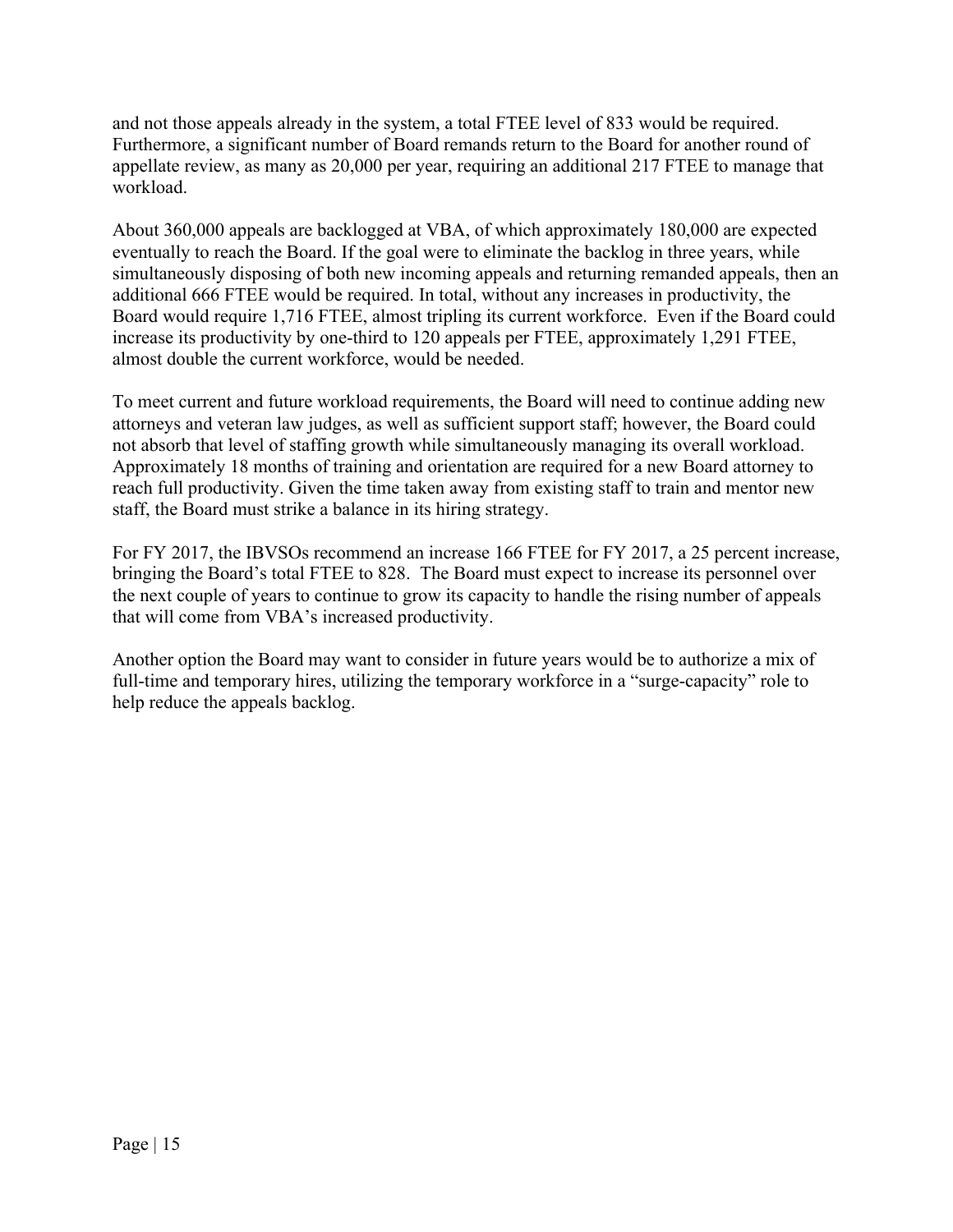# **Departmental Administration and Miscellaneous Programs**

**Information Technology**

| <b>FY 2017 IB Recommendation</b>      | \$4.209 billion |
|---------------------------------------|-----------------|
| FY 2016 Enacted Final Appropriation   | \$4.133 billion |
| <b>FY 2017 Administration Request</b> | \$4.278 billion |

In contrast to significant department-level IT failures, the Veterans Health Administration (VHA) over more than 30 years successfully developed, tested, and implemented a world-class comprehensive, integrated electronic health record (EHR) system. The current version of this EHR system, based on the VHA's self-developed VistA public domain software, sets the standard for EHR systems in the United States and was a trailblazer for years. However, parts of VistA require either modernization or replacement. For example, one of its component parts, the outdated scheduling module, contributed to VA's recent access to care crisis. According to VA, this module is being replaced on an expedited basis.

For FY 2017, the IBVSOs recommend approximately \$4.2 billion for the administration of the VA's IT program. This recommendation includes no new funding above the planned current services level. Significant resources have already been invested in VA's IT programs in recent years, and we believe proper allocation of existing resources can allow VA to fulfill its missions while modernizing its systems. We continue to call for acceleration of the VBMS, and the implementation of an appropriate solution for the Board of Veterans Appeals IT system.

Additionally, it is critical to ensure that sufficient funds are directed at the incremental costs of implementation for the new Veterans Choice Program (VCP). The VA identified a series of one time incremental costs for IT systems in order to redesign, develop, and deliver systems and technology solutions for the new VCP. Those incremental costs range from \$421 million in Phase I of the project, to \$606 million in Phase II, and finally \$851 million in Phase III. Without having a clear plan for when each of these Phases might actually take place, The Independent Budget has chosen not to explicitly recommend these funds in our IT funding recommendation. However, we believe Congress must consider these costs in an effort to assist the VA in implementing the new VCP.

# **National Cemetery Administration**

| <b>FY 2017 IB Recommendation</b>      | \$275 million |
|---------------------------------------|---------------|
| FY 2016 Enacted Final Appropriation   | \$271 million |
| <b>FY 2017 Administration Request</b> | \$286 million |

The National Cemetery Administration (NCA), which receives funding from eight appropriations accounts, administers numerous activities to meet the burial needs of our nation's veterans.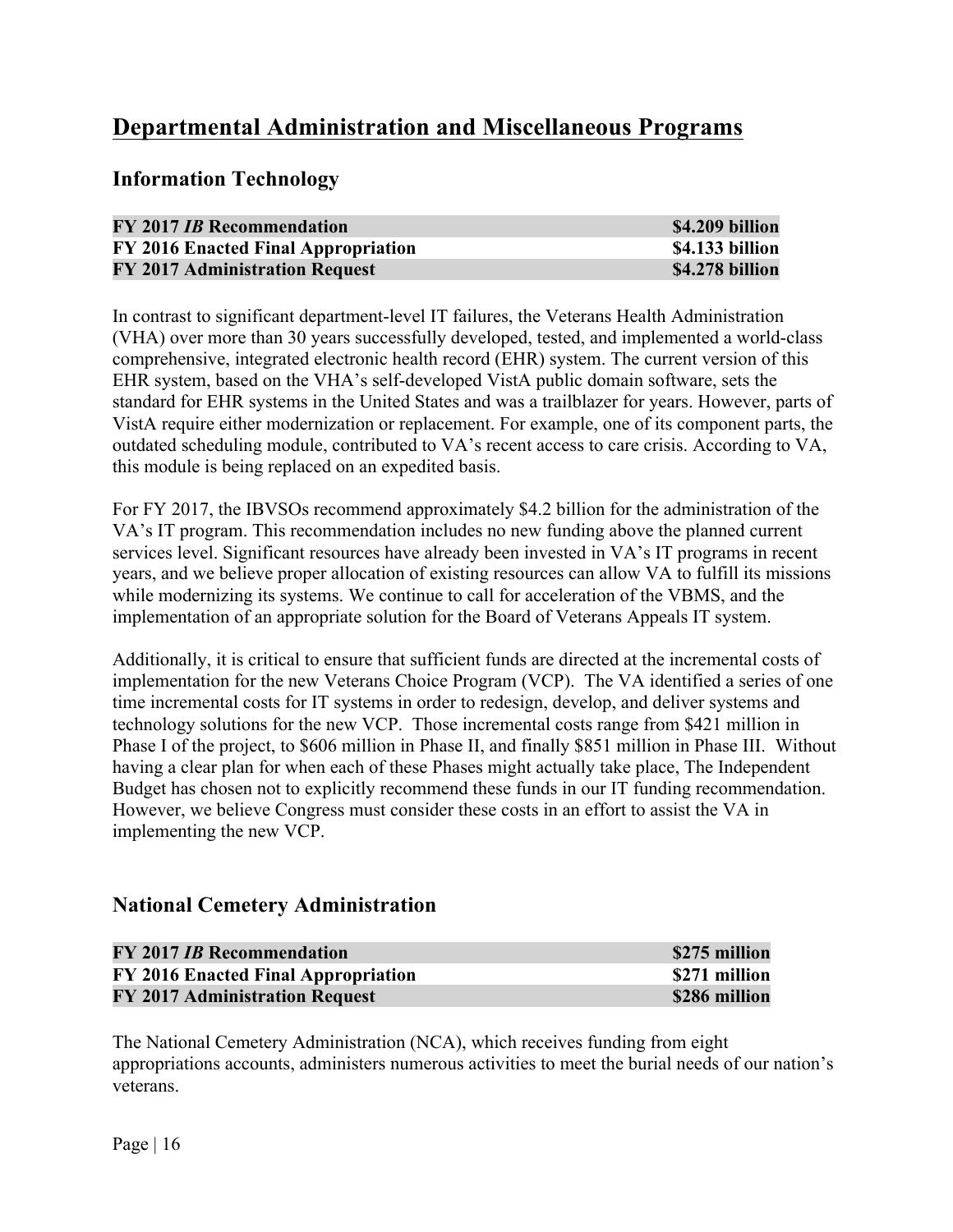In a strategic effort to meet the burial and access needs of our veterans and eligible family members, the NCA continues to expand and improve the national cemetery system, by adding new and/or expanded national cemeteries. Not surprising, due to the opening of additional national cemeteries, the NCA is expecting an increase in the number of annual veteran interments through 2017 to roughly 130,000, up from 125,180 in 2014; this number is expected to slowly decrease to 126,000 by 2020. This much need expansion of the national cemetery system will help to facilitate the projected increase in annual veteran interments and will simultaneously increase the overall number of graves being maintained by the NCA to 3.7 million in 2018 and 3.9 million by 2020.

Even as the NCA continues to add veteran burial space to its expanding system, many existing cemeteries are exhausting their capacity and will no longer be able to inter casketed or cremated remains. In fact, as of 2016, the NCA expects four national cemeteries—Baltimore, Maryland; Nashville, Tennessee; Danville, Virginia; and Alexandria, Virginia—to reach their maximum capacity and will be closed to first interments, though they will continue to accept second interments.

In order to minimize the dual negative impacts of increasing interments and limited veteran burial space, the NCA needs to:

- Continue developing new national cemeteries;
- Maximize burial options within existing national cemeteries;
- Strongly encourage the development of state veteran cemeteries; and
- Increase burial options for veterans in highly rural areas.

Additional areas of growth within the NCA system include:

- An increase in the issuance of Presidential Memorial Certificates, which is expected to increase from approximately 654,000 in 2013 to more than 870,000 in 2017;
- The expected increase in the burial of Native American, Alaska Native, and Pacific Islander veterans; and
- The possible increase, thanks to local historians and other interested stakeholders, in requests for headstones or markers for previously unidentified veterans.

## **Budgetary Resources for NCA Programs**

With the above considerations in mind, *The Independent Budget* recommends \$275 million for FY 2017 for the Operations & Maintenance of the NCA. The IBVSOs believe that this should include a minimum of \$20 million for the National Shrine Initiative. Since FY 2013, national shrine funding has decreased each year. The NCA must continue to invest sufficient resources in the National Shrine Initiative to ensure that this important work is completed.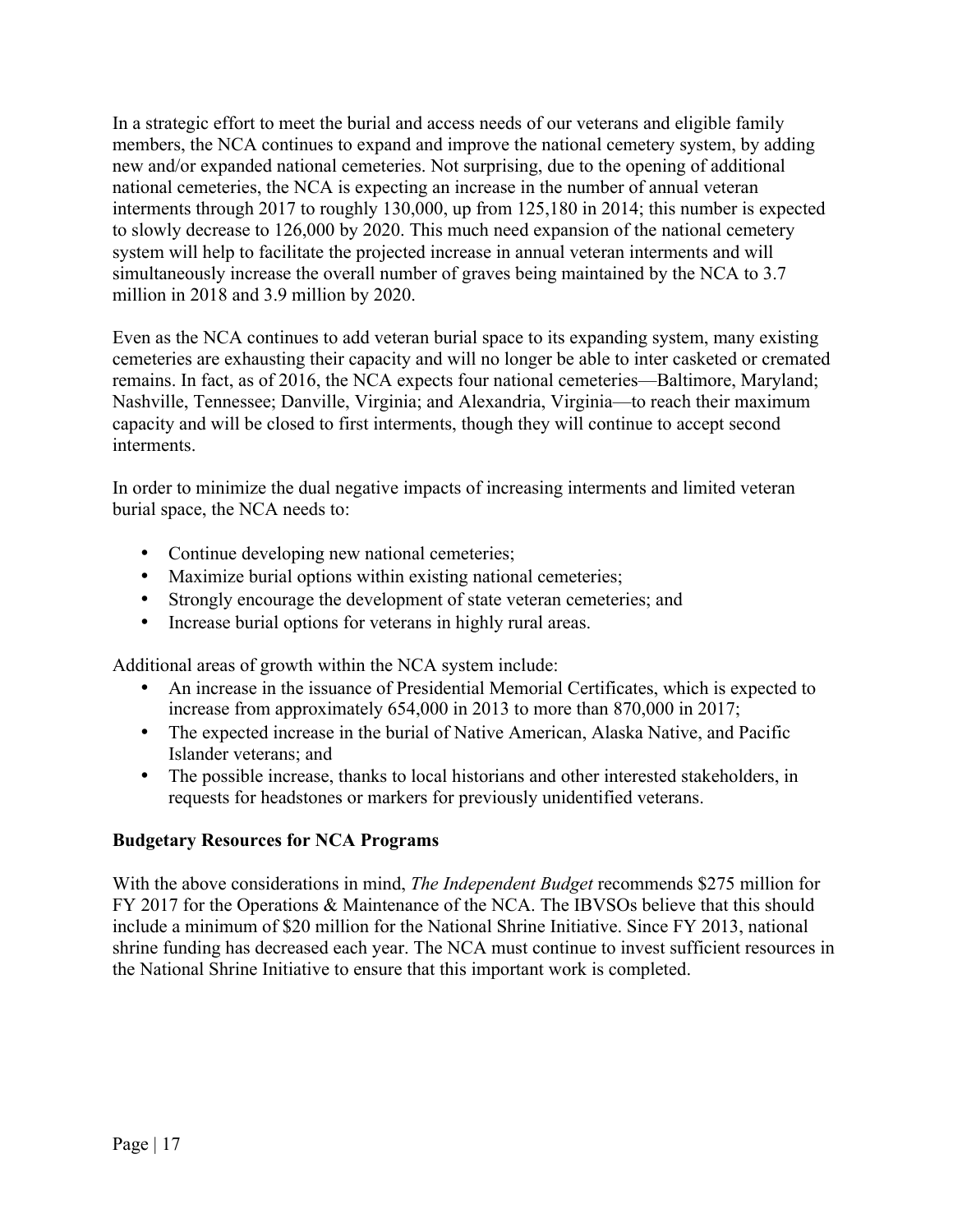## **Office of the Inspector General**

| <b>FY 2017 IB Recommendation</b>      | \$138 million |
|---------------------------------------|---------------|
| FY 2016 Enacted Final Appropriation   | \$137 million |
| <b>FY 2017 Administration Request</b> | \$160 million |

The Office of Inspector General (OIG) received a significant infusion of new resources for FY 2016 due to the high volume of work that it has produced. And yet, the OIG has been under significant scrutiny over the past year. We believe that the work requirements assigned to this office have placed it under great stress and potentially stretched it beyond its capacity. That being said, the IBVSOs believe that the office does not warrant a staffing increase at this time. We believe that the substantial increase that the OIG received in FY 2016 should allow it to expand its staffing sufficiently to meet the ever-growing demands on its work. With this in mind, the *IB* recommends funding based on current services of approximately \$138 million.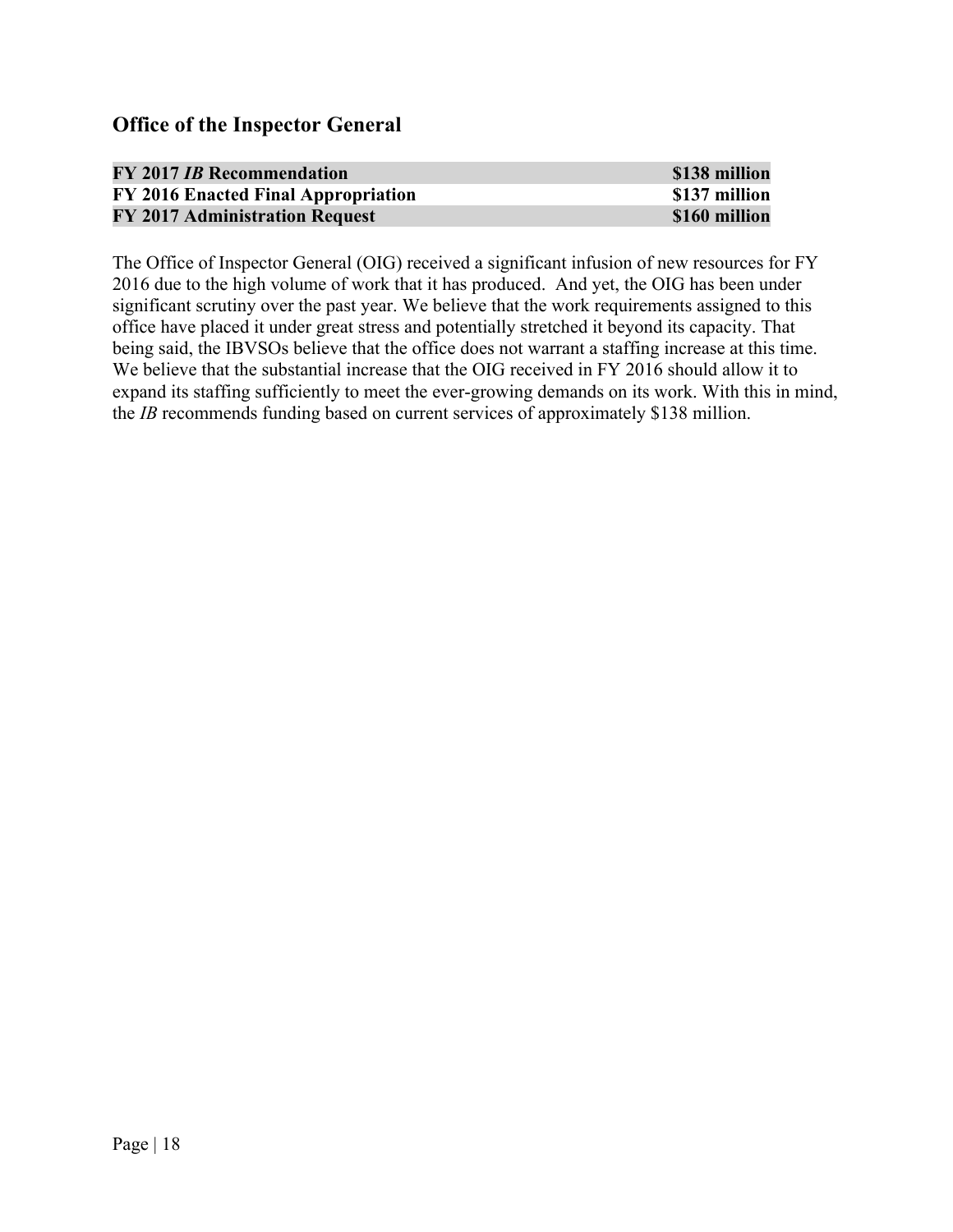# **Construction Programs**

# **Major Construction**

| <b>FY 2017 IB Recommendation</b>      | \$1.50 billion |
|---------------------------------------|----------------|
| FY 2016 Enacted Final Appropriation   | \$1.24 billion |
| <b>FY 2017 Administration Request</b> | \$528 million  |

Each year the Department of Veterans Affairs outlines its current and future major construction needs in its annual Strategic Capital Investment Planning (SCIP) process. In its FY 2016 budget submission, VA projected it would take between \$11.2 billion and \$13.6 billion to close all current and projected gaps in access, utilization, and safety. Currently, VA has more than 30 major construction projects that are either partially funded or funded through completion, but in which construction is incomplete.

Last year VA requested and Congress appropriated a significant increase in funding for major construction projects—approximately \$1.24 billion. While these funds will allow VA to begin construction on key projects, many other previously funded sites still lack the funding for completion. One of these projects was originally funded in FY 2007, while others were funded more than five years ago but no funds have been spent on the projects to date. Of the 33 projects on VA's partially funded VHA construction list, nine are seismic in nature.

It is time for the projects that have been in limbo for years or that present a safety risk to veterans and employees to be put on a course to completion within the next five years. To accomplish this, the IBVSOs recommend that Congress appropriate \$1.5 billion for FY 2017 to fund either the next phase or fund through completion all existing projects, and begin advance planning and design development on six major construction projects that are the highest ranked on VA's priority list.

The IBVSOs also recommend, as outlined in its Framework for Veterans Health Care Reform, that VA realign its SCIP process to include public-private partnerships and sharing agreements for all major construction projects to ensure future major construction needs are met in the most financially sound manner.

#### **Research Infrastructure**

State-of-the-art research requires state-of-the-art technology, equipment, and facilities. For decades, VA construction and maintenance appropriations have not provided the resources VA needed to maintain, upgrade, or replace its aging research laboratories and associated facilities. The impact of funding shortages was vividly demonstrated in a Congressionally-mandated report that found major, system wide deficits in VA research infrastructure. Nearly 40 percent of the deficiencies found were designated "Priority 1: Immediate needs, including corrective action to return components to normal service or operation; stop accelerated deterioration; replace items that are at or beyond their useful life; and/or correct life safety hazards."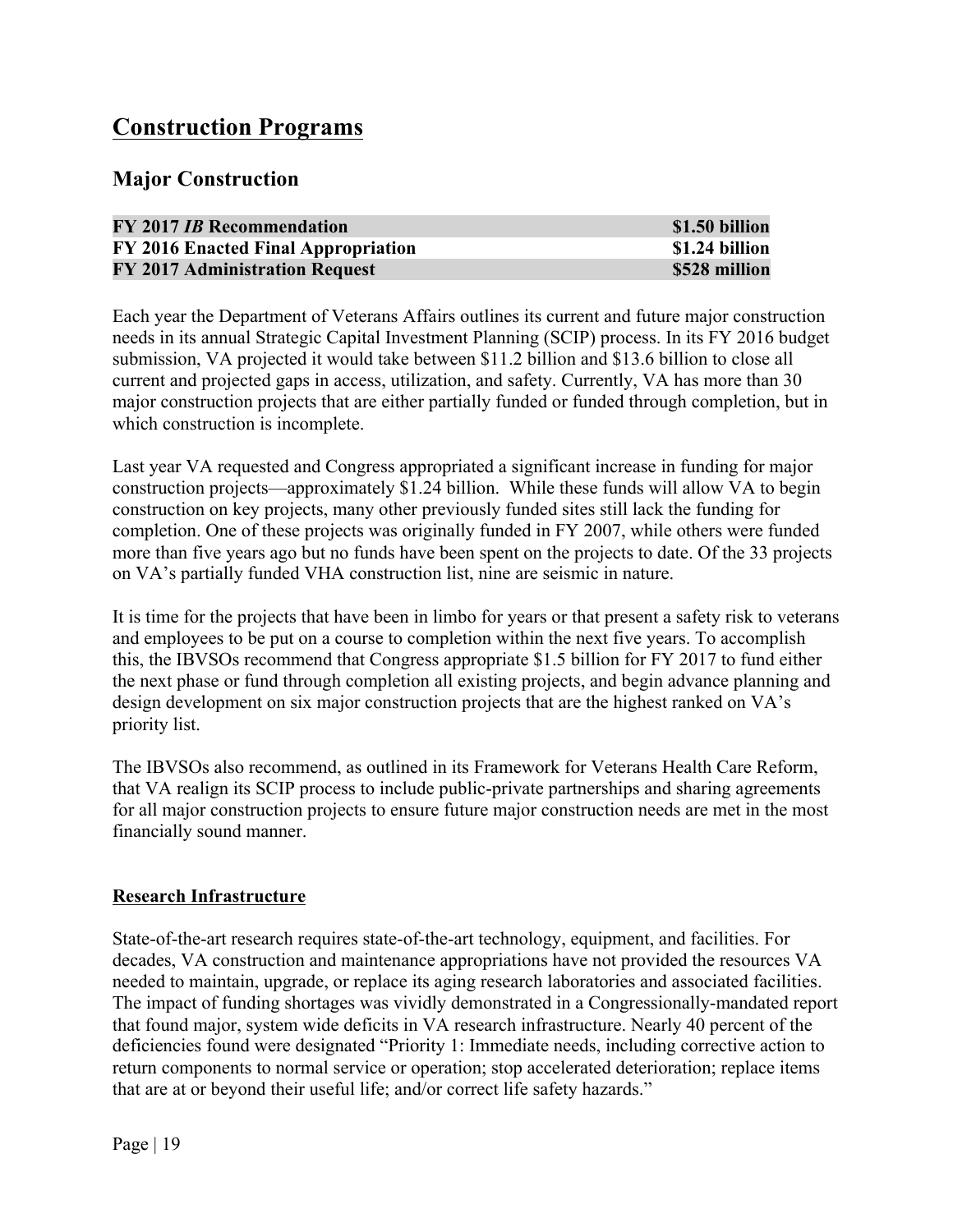The report cited above estimated that approximately \$774 million would be needed to correct all deficiencies found, but only a fraction of that funding has been appropriated since this report was made public in 2012. The VA Office of Research and Development is conducting a follow-up study of over a dozen key research sites. This update should be available in mid-2016, the results of which can be used to guide VA and Congress in further investment in VA research infrastructure. Nevertheless, Congress needs to begin now to correct the most urgent of these known infrastructure deficiencies, especially those that concern life-safety hazards for VA scientists and staff, and for veterans who volunteer as research subjects.

The IBVSOs believe that Congress should break this chronic stalemate and designate funds to improve specific VA research facilities in FY 2017 and in subsequent years. In order to begin to address these known deficits, the IBVSOs recommend Congress approve at least \$50 million for up to five major construction projects in VA research facilities.

The full report discussed above is available at www.aamc.org/varpt. The House reports associated with this issue are House Report 109-95, and House Report 111-559.

# **Minor Construction**

| <b>FY 2017 IB Recommendation</b>      | \$749 million |
|---------------------------------------|---------------|
| FY 2016 Enacted Final Appropriation   | \$406 million |
| <b>FY 2017 Administration Request</b> | \$372 million |

In FY 2016, Congress appropriated \$406 million for minor construction projects. Currently, approximately 600 minor construction projects need funding to close all current and future year gaps within the next 10 years. To complete all of these current and projected projects, VA will need to invest between \$6.7 and \$8.2 billion over the next decade.

In August 2014, the President signed the Veterans Access, Choice, and Accountability Act of 2014 (VACAA), Public Law 133-146. In this law Congress provided \$5 billion to increase health care access by increasing medical staffing levels and investing in infrastructure using these funds. VA has developed a spending plan that will obligate \$511 million for 64 minor construction projects over a two-year period.

VA planned to invest \$383 million of these funds in FY 2015, leaving \$128 million for minor projects in FY 2016. It is important to remember that these funds are a supplement to, not a replacement of, annual appropriations for minor construction projects. To ensure that VA funding keeps pace with all current and future minor construction needs, the IBVSOs recommend that Congress appropriate an additional \$749 million for minor construction projects.

Additionally, the IBVSOs recommend \$175 million in non-recurring maintenance and minor construction funding to address needs of facilities identified in the Congressionally-requested report on the status of VA research facilities discussed earlier in this report.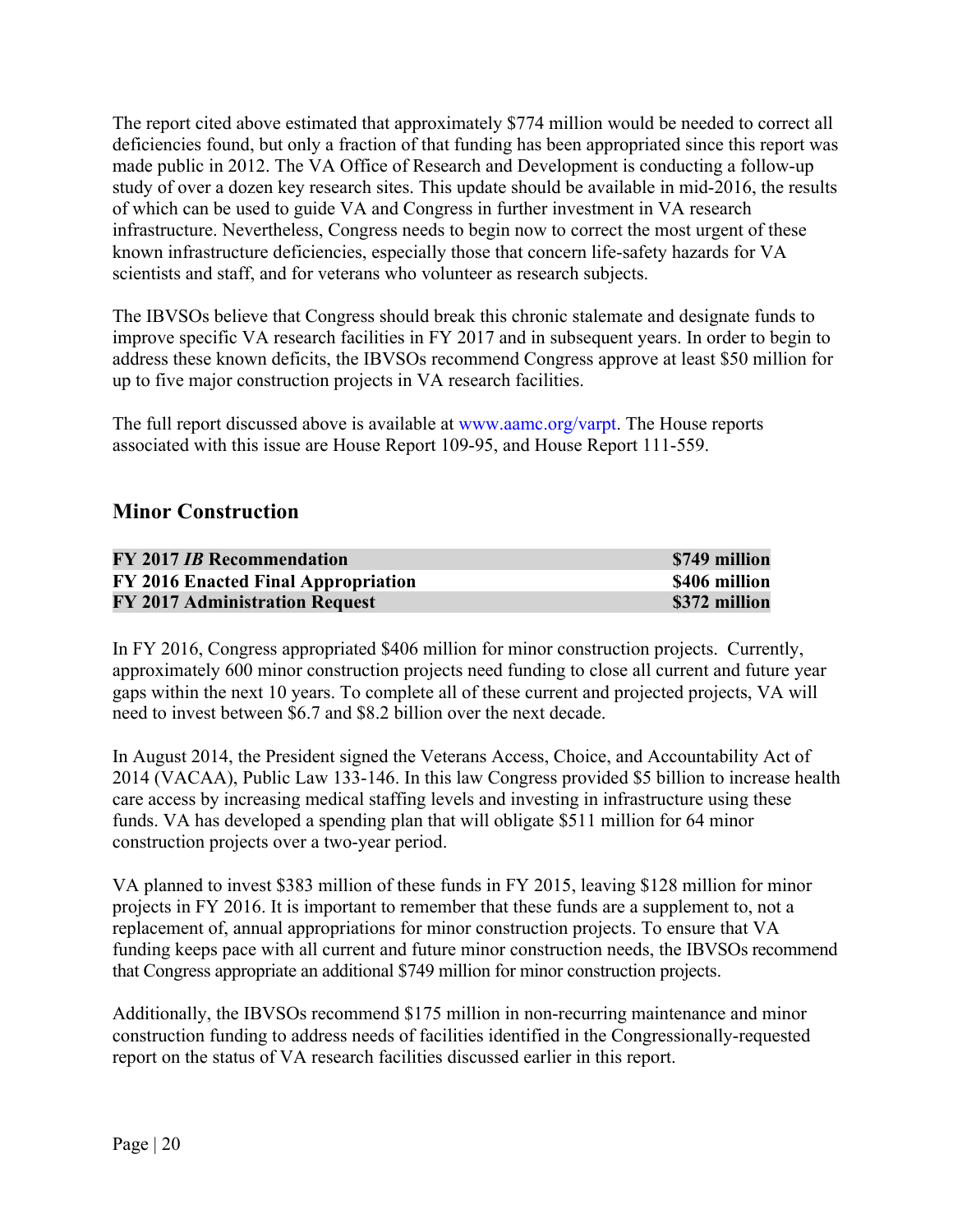# **Grants for State Extended-Care Facilities**

(State Home Construction Grants)

| <b>FY 2017 IB Recommendation</b>      | \$200 million |
|---------------------------------------|---------------|
| FY 2016 Enacted Final Appropriation   | \$120 million |
| <b>FY 2017 Administration Request</b> | \$80 million  |

Grants for state extend-care facilities, commonly known as state home construction grants, are a critical element of federal support for the state veterans' homes. The state home program is a very successful federal-state partnership in which VA and states share the cost of constructing and operating nursing homes and domiciliaries for America's veterans. State homes provide over 30,000 nursing home and domiciliary beds for veterans, their spouses, and gold-star parents of deceased veterans. Overall, state homes provide more than half of VA's long-term-care workload, but receive less than 15 percent of VA's long-term-care budget. VA's basic per diem payment for skilled nursing care in state homes is significantly less than comparable costs for operating VA's own long-term-care facilities. This basic per diem paid to state homes covers approximately 30 percent of the cost of care, with states responsible for the balance, utilizing both state funding and other sources. On average, the daily cost of care for a veteran at a State Home is less than 50 percent of the cost of care at a VA long-term-care facility.

States construction grants help build, renovate, repair, and expand both nursing homes and domiciliaries, with states required to provide 35 percent of the cost for these projects in matching funding. VA maintains a prioritized list of construction projects proposed by state homes based on specific criteria, with life and safety threats in the highest priority group. Only those projects that already have state matching funds are included in VA's Priority List Group 1 projects, which are eligible for funding. Those that have not yet received assurances of state matching funding are put on the list among Priority Groups 2 through 7.

In FY 2016, the estimated federal share for the 109 state home construction grants requests that have been submitted by states was over \$1 billion. Of that amount, the states had already secured their state matching funds required to put them in the Priority Group List 1 for 69 projects that will require \$550 million in federal matching funds. Last year, VA requested only \$85 million and the IBVSOs had recommended \$200 million; Congress ultimately appropriated \$120 million funding for FY 2016, which will fund only the first 13 projects on the FY 2016 Priority Group 1 List.

With almost \$1 billion in state home projects still in the pipeline, the IBVSOs again recommend \$200 million for the state home construction grant program, which we estimate would provide funding for approximately 40 percent of the projects expected to be on the FY 2017 VA Priority Group 1 List when it is released at the end of this year.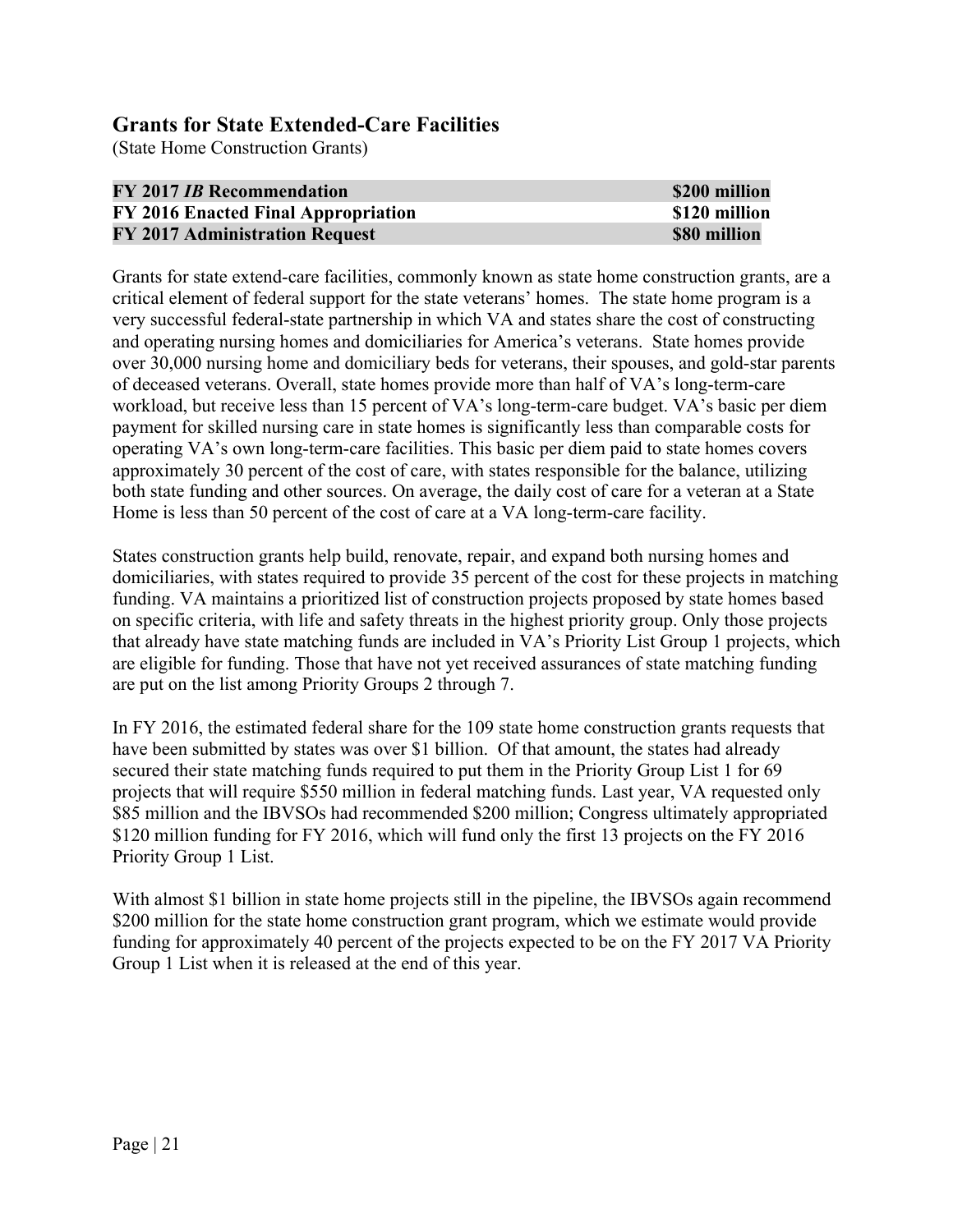# **Grants for State Veterans Cemeteries**

| <b>FY 2017 IB Recommendation</b>    | \$52 million |
|-------------------------------------|--------------|
| FY 2016 Enacted Final Appropriation | \$46 million |
| FY 2017 Administration Request      | \$45 million |

The State Cemetery Grant Program allows states to expand veteran burial options by raising half the funds needed to build and begin operation of veterans' cemeteries. The NCA provides the remaining funding for construction and operational funds, as well as cemetery design assistance. As of September 2014, there were 49 projects with state matching funds.

Funding eight projects in FY 2017 will provide burial options for an additional 148,000 veterans. To fund these projects, Congress must appropriate \$52 million.